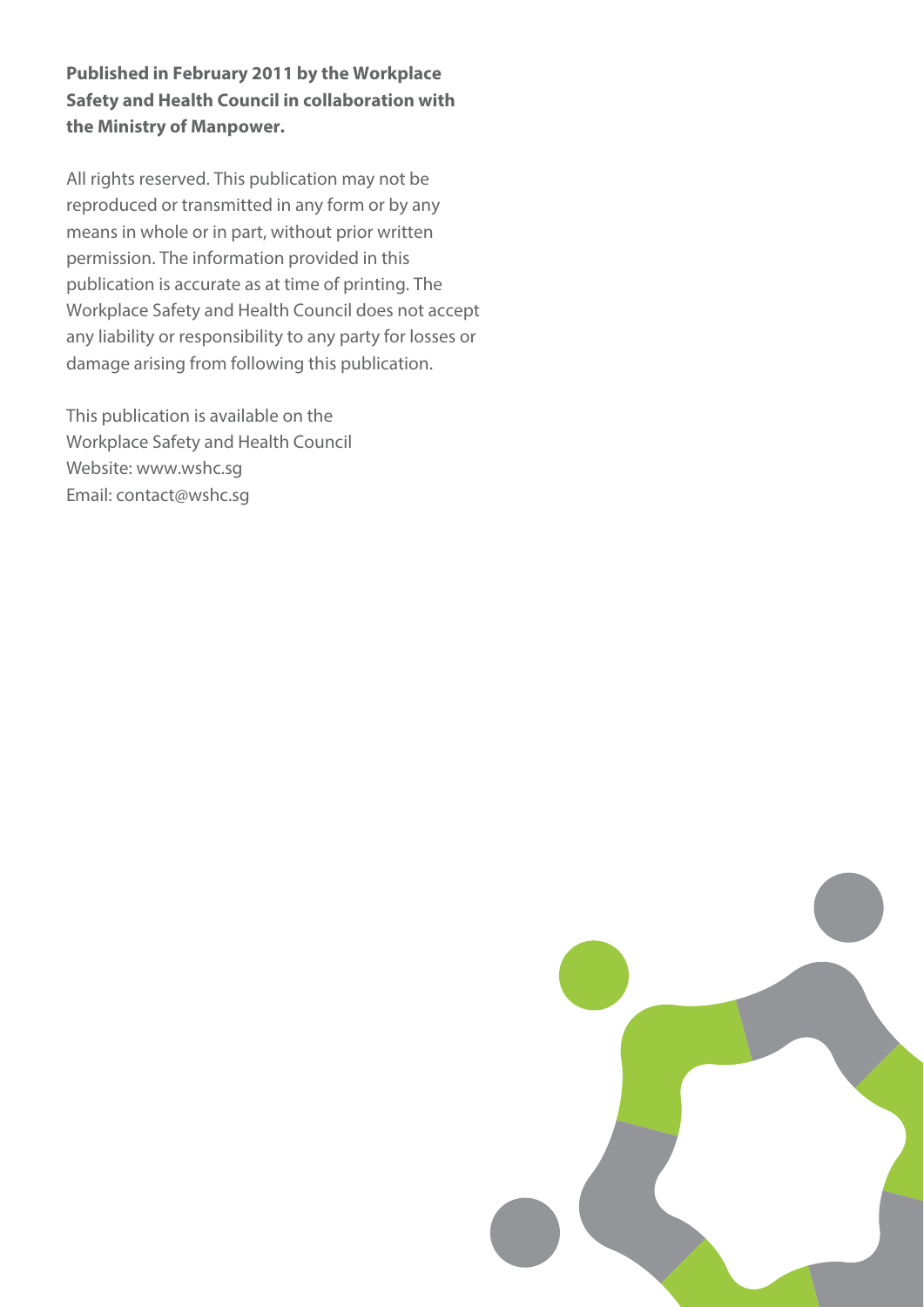## Workplace Safety and Health (WSH) Risk Management **Code of Practice on**



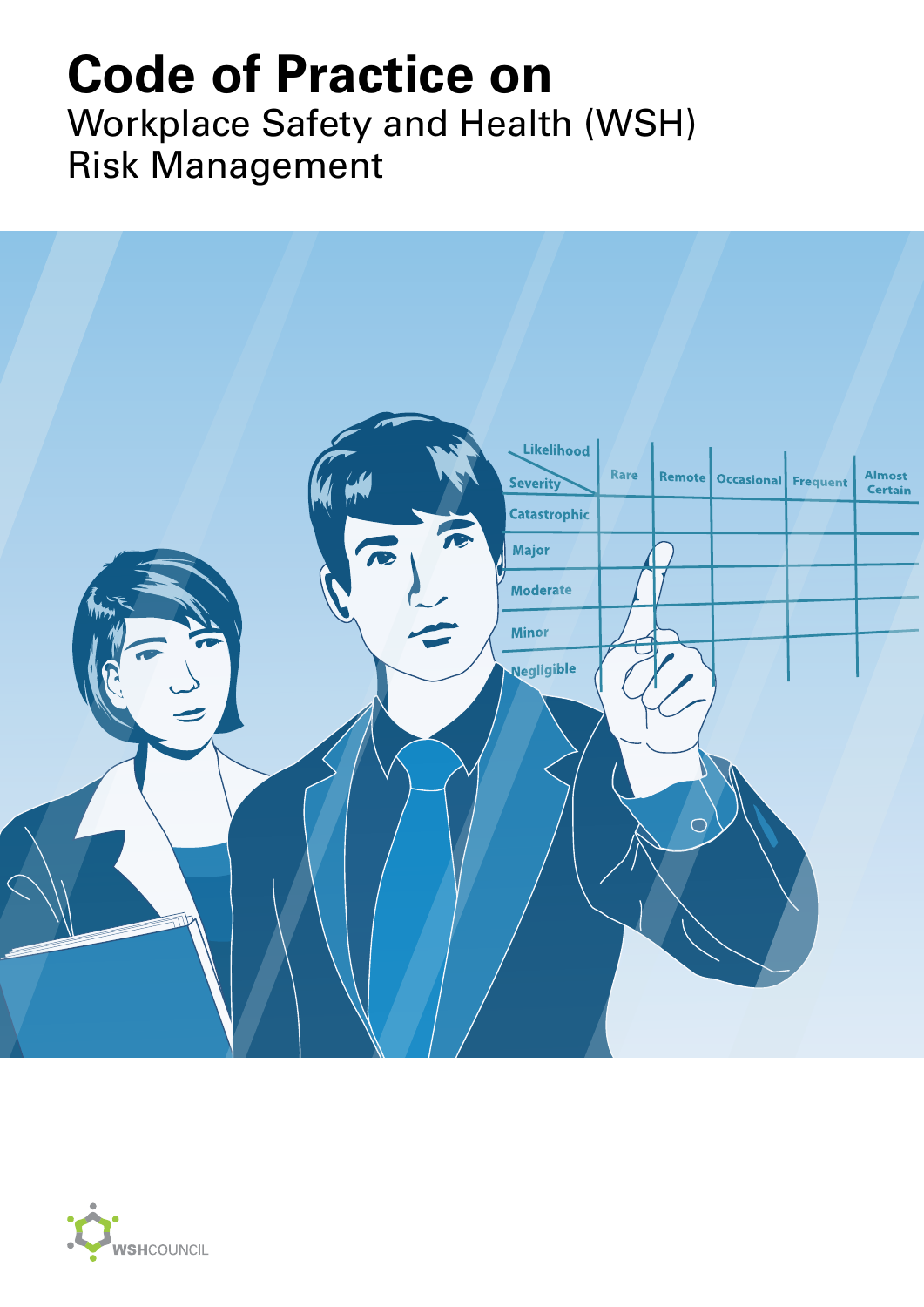**Year of issue: 2011 First Revision: 2012 Second Revision: 2015**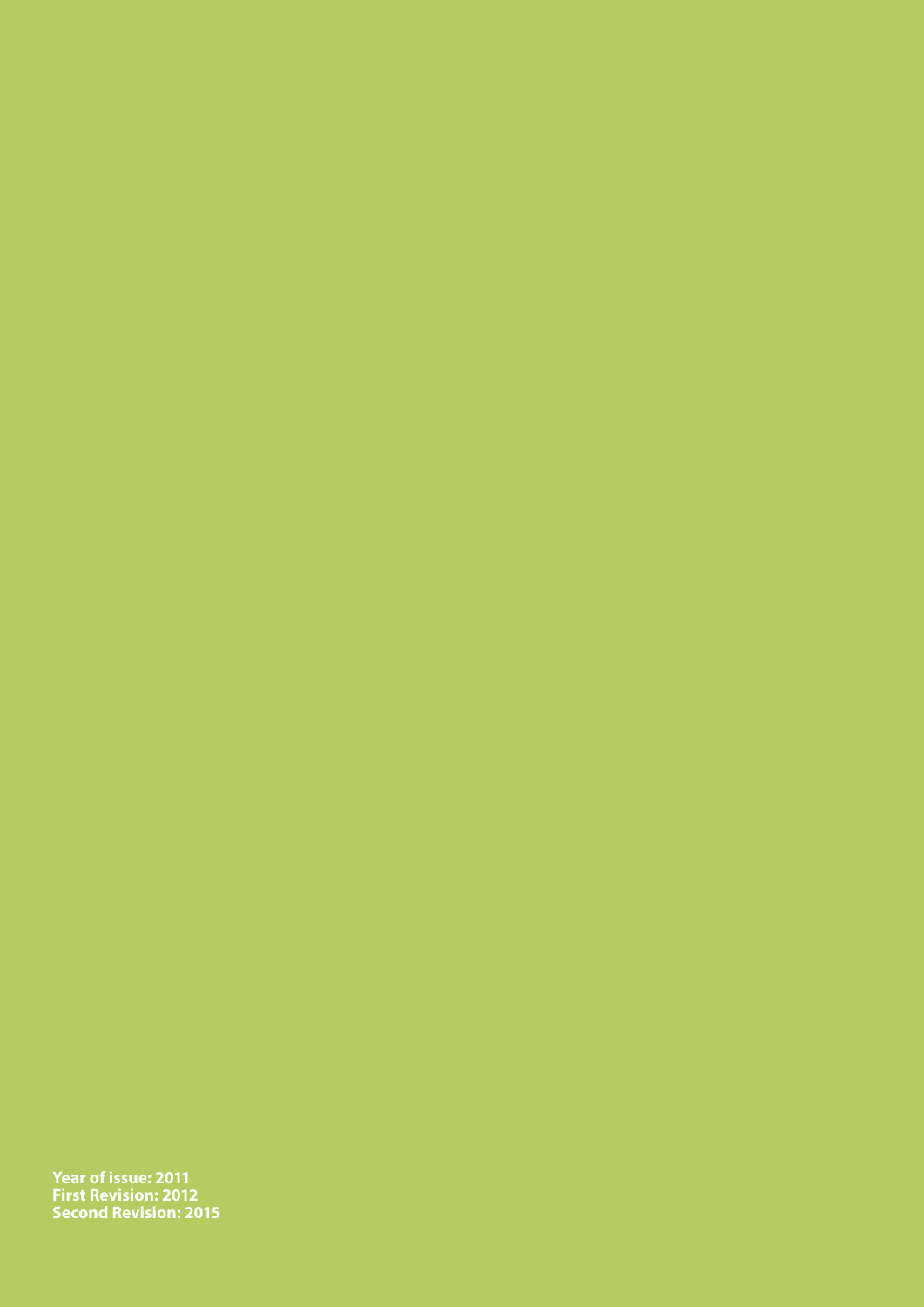## **Preface**

As Workplace Safety and Health (WSH) Risk Management ("RM") gains momentum in Singapore, more duty holders are beginning to recognise the value and benefits of Risk Assessments ("RA") in maintaining a safe and healthy workplace. Duty holders and employees alike are seeking greater clarity on the implementation of RA. To address this and provide useful guidance, the WSH Council formed an industry-led RM Work Group with members from major industry sectors to develop the *Code of Practice on WSH Risk Management* (herein referred to as "Risk Management Code of Practice" or "RMCP").

The RMCP advises duty holders on their obligations under the Workplace Safety and Health Act ("WSH Act") and the WSH (Risk Management) Regulations. It also provides guidance on a systematic process for implementing RM, from identification of hazards and evaluation of associated risks to implementation of relevant risk controls.

Much consideration has been given to make the RMCP applicable to large and small companies across industries, as the risk profiles and needs of workplaces and their methods of RM deployment differ significantly.

Large companies tend to have a dedicated RM Team to oversee the consistent deployment of RM throughout the organisation. At the same time, it is also usual for these companies to have multiple RA Teams to look at specific risks or work processes. The RMCP offers clarity in the roles of the different teams and/or individuals.

Smaller companies, on the other hand, often need specific guidance in implementing RM. To assist this segment, the RMCP defines stakeholders' responsibilities and provides information on RM implementation. The RMCP also recommends the 5x5 risk matrix for risk evaluation; however, it does not restrict companies to their choice of RA methodologies and risk matrices.

In this second revision, the principles of RM are introduced so that companies can implement RM more effectively. Human and cultural factors influence RAs and should be considered when companies conduct RAs. The revised RMCP also recommends some possible roles that a human resource manager could play to complement those other duty holders for a holistic RM.

In view of a heightened awareness of occupational health hazards in the industry, the risk evaluation of health hazards is included to enhance the overall assessment of workplace hazards. Upstream risk controls in the hierarchy of control, for example, from elimination and substitution to engineering controls, are emphasised for their relative importance in managing workplace risks.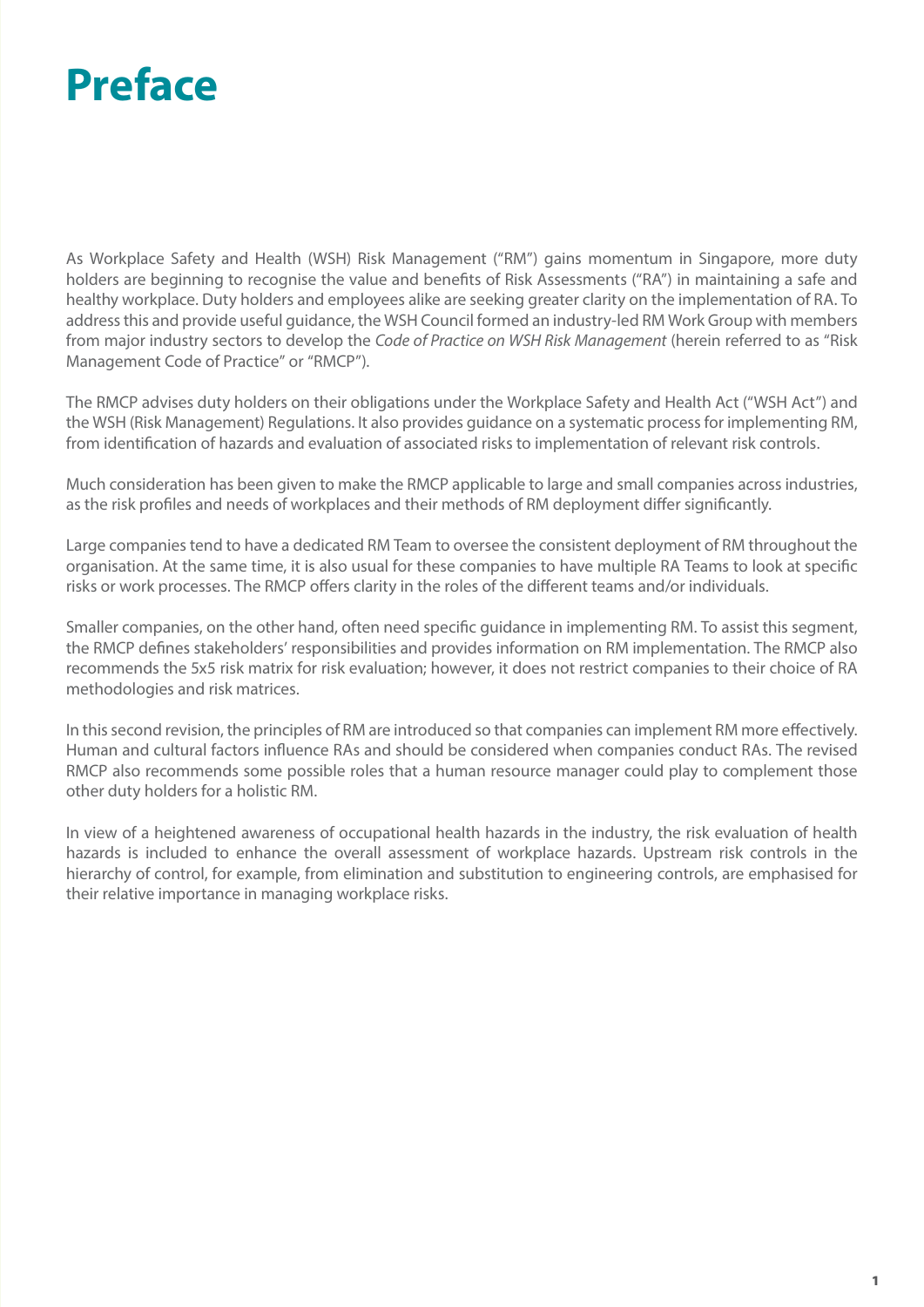## **Contents**

| 1                       | <b>Purpose</b>                                                        | 4                  |
|-------------------------|-----------------------------------------------------------------------|--------------------|
| $\overline{\mathbf{2}}$ | <b>Abbreviations</b>                                                  | 5                  |
| 3                       | <b>Overview</b>                                                       | 6                  |
| 4                       | <b>General Requirements</b>                                           | 7                  |
| 4.1                     | General                                                               | $\overline{ }$     |
| 4.2                     | Employer                                                              | $\overline{7}$     |
| 4.3                     | Manager                                                               | 8                  |
| 4.4<br>4.5              | Human Resource Manager<br>Risk Management and Risk Assessment Leaders | 8<br>$\mathcal{G}$ |
| 4.6                     | Employees                                                             | 9                  |
|                         |                                                                       |                    |
| 5                       | <b>Preparation</b>                                                    | 10                 |
| 5.1                     | Formation of Risk Management or Risk Assessment Teams                 | 10                 |
| 5.1.1                   | Appointment of Risk Management Team                                   | 10                 |
| 5.1.2<br>5.1.3          | Risk Management Team Leader<br><b>Risk Management Team Members</b>    | 10<br>10           |
| 5.1.4                   | <b>Risk Assessment Teams</b>                                          | 10                 |
| 5.2                     | Extent of Risk Assessment-Determine What is to be Assessed            | 11                 |
| 5.2.1                   | Scoping the Risk Assessment                                           | 11                 |
| 5.2.2                   | Inventory of Work Activities Form                                     | 11                 |
| 5.3                     | <b>Gather Relevant Information</b>                                    | 12                 |
| 6                       | <b>Risk Assessment</b>                                                | 13                 |
| 6.1                     | <b>General Requirements</b>                                           | 13                 |
| 6.2                     | Principles                                                            | 13                 |
| 6.3                     | <b>Hazard Identification</b>                                          | 15                 |
| 6.3.1                   | General                                                               | 15                 |
| 6.3.2                   | Process                                                               | 15                 |
| 6.3.3                   | <b>Human and Cultural Factors</b>                                     | 15                 |
| 6.3.4                   | Workplace or Work-related Factors                                     | 16                 |
| 6.4<br>6.4.1            | <b>Risk Evaluation</b><br><b>Risk Matrices</b>                        | 16                 |
| 6.4.2                   | <b>Existing Controls</b>                                              | 16<br>17           |
| 6.4.3                   | <b>Assessment of Severity</b>                                         | 17                 |
| 6.4.4                   | Assessment of Likelihood                                              | 17                 |
| 6.4.5                   | <b>Risk Prioritisation Number</b>                                     | 18                 |
| 6.4.6                   | Classification of Risk-Risk Matrix                                    | 18                 |
| 6.4.7                   | <b>Action for Risk Levels</b>                                         | 18                 |
| 6.5                     | <b>Risk Evaluation for Health Hazards</b>                             | 19                 |
| 6.6                     | <b>Risk Control</b>                                                   | 20                 |
| 6.6.1                   | <b>Hierarchy of Control</b>                                           | 20                 |
| 6.6.2                   | <b>Additional Controls</b>                                            | 20                 |
| 6.6.3                   | Re-evaluation with Additional Controls                                | 20                 |
| 6.6.4                   | <b>Guidance Notes</b>                                                 | 20                 |
| 6.6.5                   | Implementation Person and Date                                        | 20                 |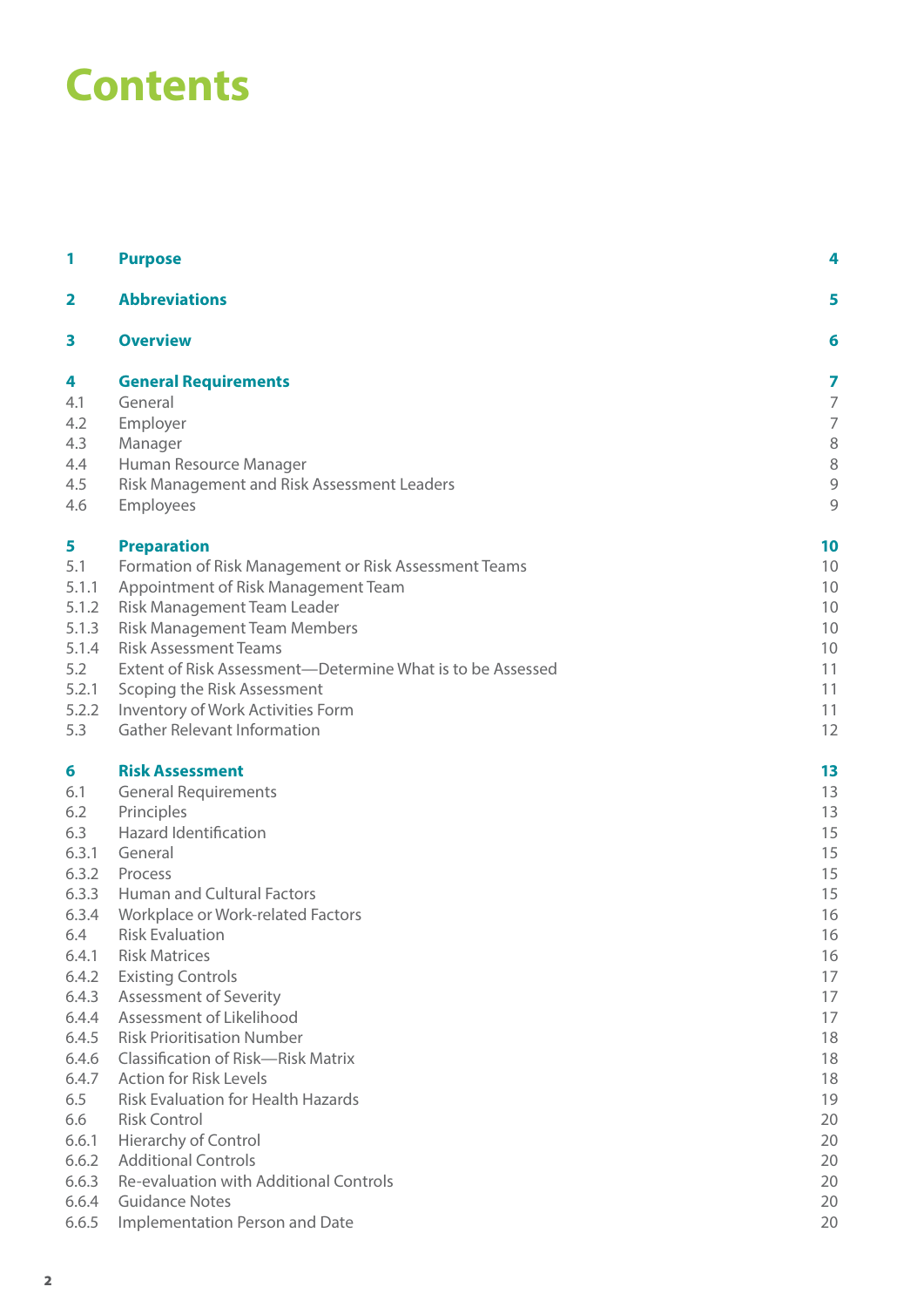| $\overline{\mathbf{z}}$ |                         | <b>Implementation</b>                               | 21 |
|-------------------------|-------------------------|-----------------------------------------------------|----|
| 7.1                     |                         | <b>Risk Assessment Approval</b>                     | 21 |
| 7.2                     |                         | <b>Implementation Actions</b>                       | 21 |
| 7.3                     | Records                 |                                                     | 21 |
| 8                       |                         | <b>Communication</b>                                | 22 |
| 9                       |                         | <b>List of References</b>                           | 23 |
|                         |                         | <b>Appendix A Inventory of Work Activities Form</b> | 24 |
|                         |                         | <b>Appendix B Risk Assessment Form</b>              | 25 |
|                         |                         | <b>Appendix C</b> Hierarchy of Control              | 26 |
|                         | <b>Appendix D</b>       | <b>Risk Register and Cover Sheet</b>                | 27 |
|                         |                         | <b>Appendix E</b> Additional Notes                  | 29 |
|                         | <b>Appendix F</b>       | <b>Risk Factors of Health Hazards</b>               | 30 |
|                         | <b>Acknowledgements</b> |                                                     | 31 |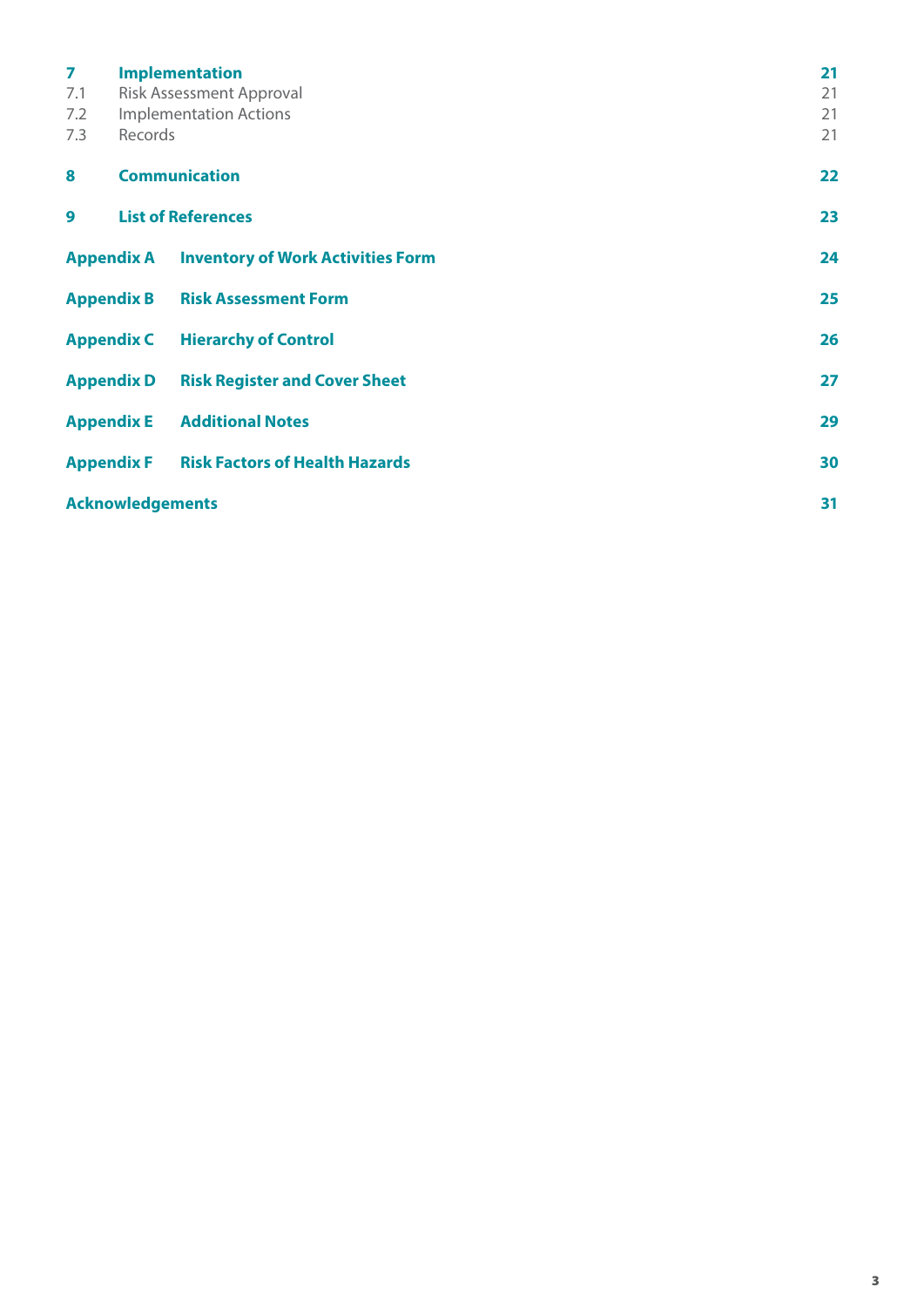## **1. Purpose**

The purpose of this Code of Practice (CP) on WSH Risk Management is to establish the minimum requirements and duties for implementing workplace RM in Singapore, and provide guidance on its implementation. This CP applies to all workplaces in Singapore that are governed by the Workplace Safety and Health (WSH) Act. Conducting risk assessments and implementing risk control measures are requirements under the WSH (Risk Management) Regulations.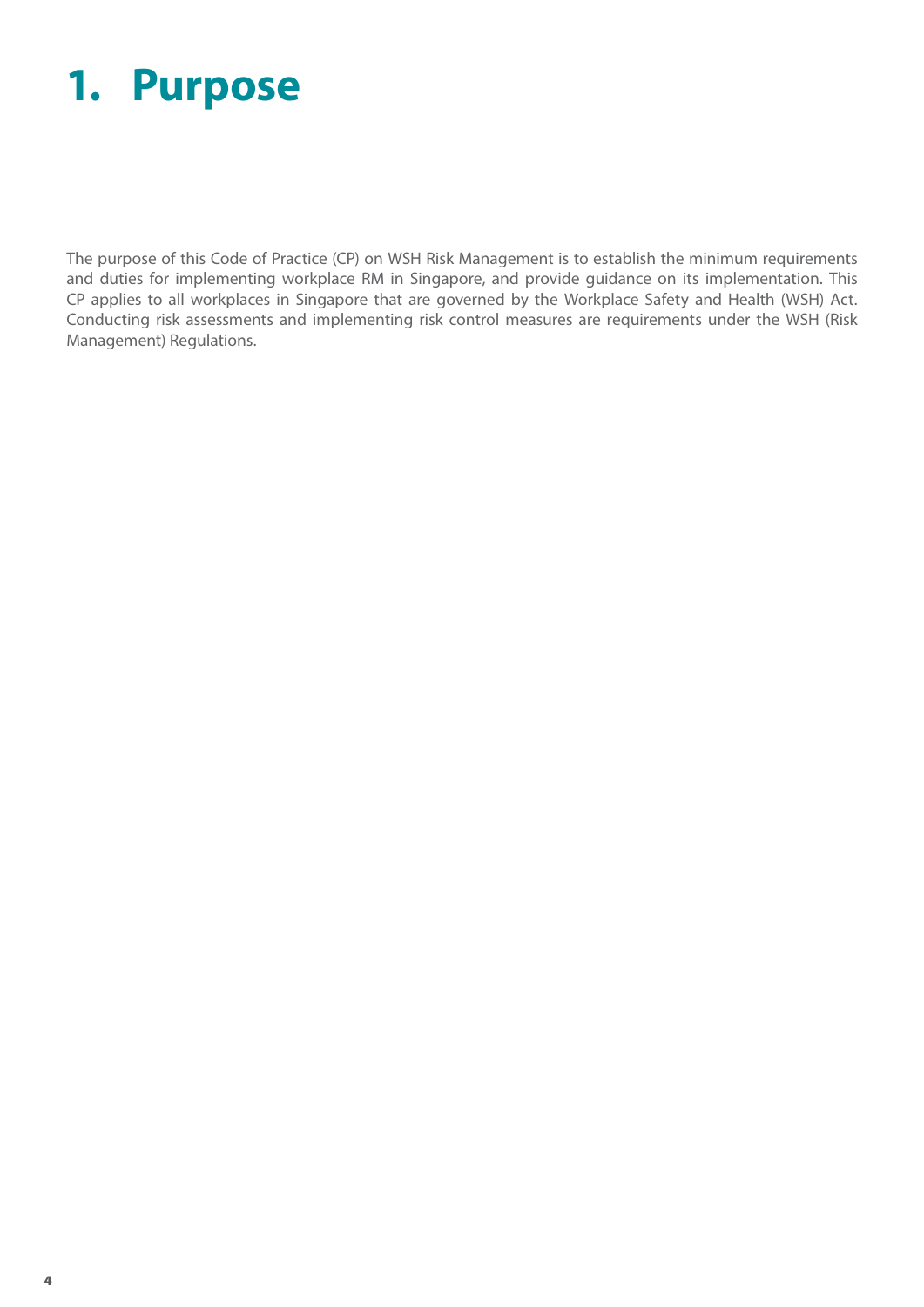# **2. Abbreviations**

| CP.                   | Code of Practice                           |
|-----------------------|--------------------------------------------|
| <b>MOM</b>            | Ministry of Manpower                       |
| <b>PPE</b>            | Personal Protective Equipment              |
| RA.                   | Risk Assessment                            |
| <b>RM</b>             | <b>Risk Management</b>                     |
| <b>RM Regulations</b> | WSH (Risk Management) Regulations          |
| <b>RPN</b>            | <b>Risk Prioritisation Number</b>          |
| <b>SWP</b>            | Safe Work Procedure                        |
| <b>WSH</b>            | Workplace Safety and Health                |
| <b>WSH Act</b>        | Workplace Safety and Health Act            |
| WSH Council           | <b>Workplace Safety and Health Council</b> |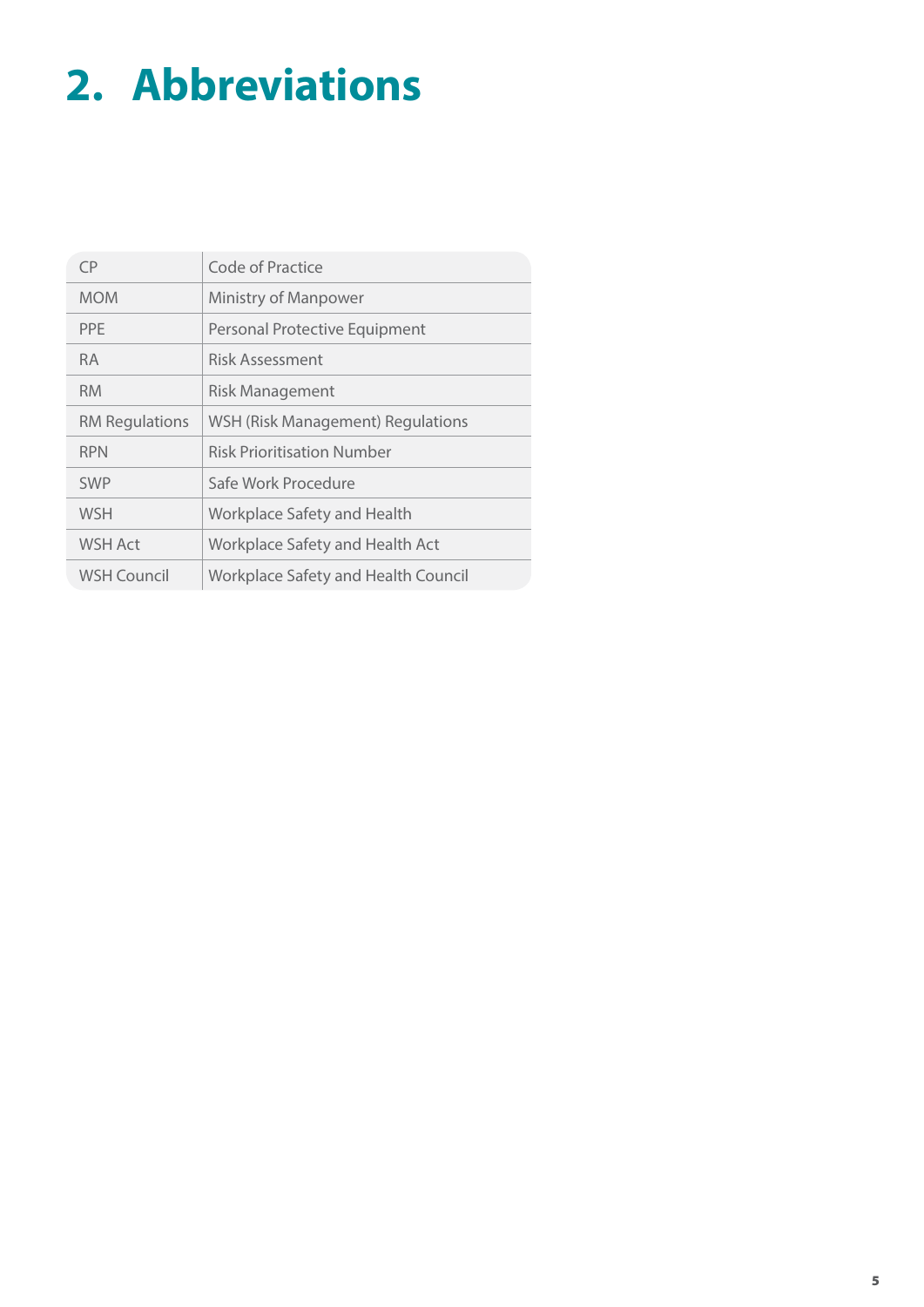# **3. Overview**

The main components of Risk Management (RM) are:

- Preparation;
- Risk Assessment (RA);
- Risk Control Implementation;
- Record-keeping; and
- Review.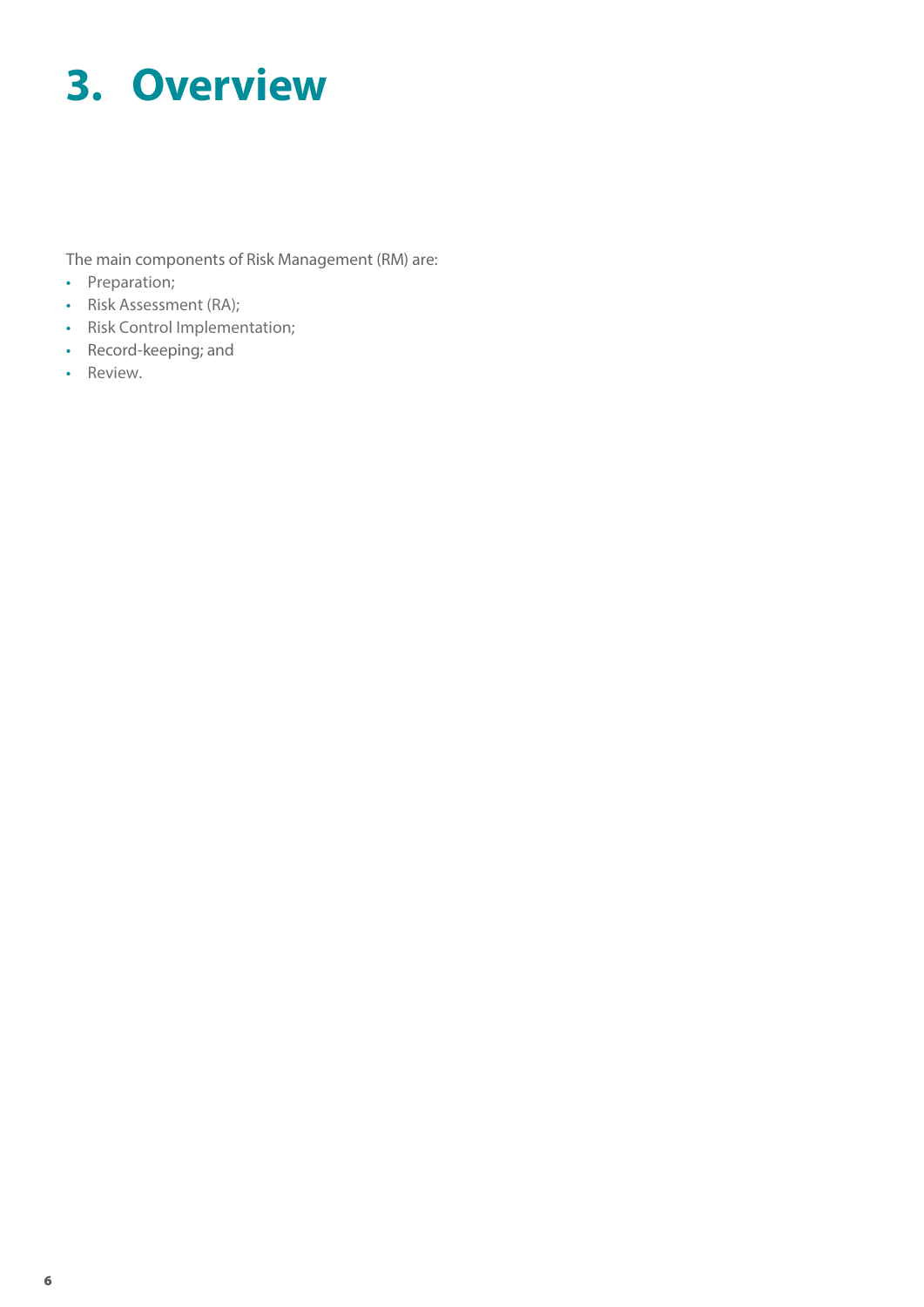# **4. General Requirements**

## **4.1 General**

**4.1.1** RA shall be carried out and risk control measures shall be implemented before any new work commences.

### **4.2 Employer**

As defined in the WSH Act, an Employer is a person who, in the course of the person's trade, business, profession or undertaking, employs any person to do any work under a contract of service. The selfemployed person or Principal shall also fulfill the duties and functions of an Employer specified in this CP.

- **4.2.1** An Employer shall:
- **4.2.1.1** Ensure that a RA is conducted on WSH risks associated with any activity in the workplace.
- **4.2.1.2** Take all reasonably practicable steps to eliminate any foreseeable risk to any person.
- **4.2.1.3** Take measures to control the risk by means of, and in the following order of consideration where risk elimination is not reasonably practicable:
	- substitution;
	- engineering control;
	- administrative control; and
	- provision and use of suitable personal protective equipment (PPE).
- **4.2.1.4** Support the implementation of risk control measures recommended by the RM or RA Teams.
- **4.2.1.5** Require the RM Leader to provide regular updates of the RA done and risk control measures implemented to reduce or eliminate identified risks.
- **4.2.1.6** Require RA updates at each WSH Committee meeting, if such a committee is established, or at the workplace's regular meetings (e.g., new findings, progress of risk control actions).
- **4.2.1.7** Require the contractor or supplier where work has been assigned or awarded, to conduct a RA. The contractor or supplier must take reasonably practicable measures to eliminate, or reduce to as low as reasonably practicable, the risk that may be posed by their work (e.g., when they work with machines, equipment or hazardous substances).
- **4.2.1.8** Ensure that a Risk Register is available and maintained at the workplace.
- **4.2.1.9** Ensure that the Risk Register is prepared in accordance with this CP.
- **4.2.1.10** Ensure that the Risk Register is readily available for review by designated persons at the workplace and by regulatory agencies.
- **4.2.1.11** Ensure that RA records, including but not limited to RA forms and control measures records, are kept for at least three years from the RA approval date.
- **4.2.1.12** Review and, if neccessary, revise the RA at least once in three years from the RA approval date, or:
	- upon any accident, incident, near miss or dangerous occurrence;
	- when there is any significant change in work process or activity; or
	- when new information on WSH risks is made known.
- **4.2.1.13** Monitor effectiveness of the risk control measures.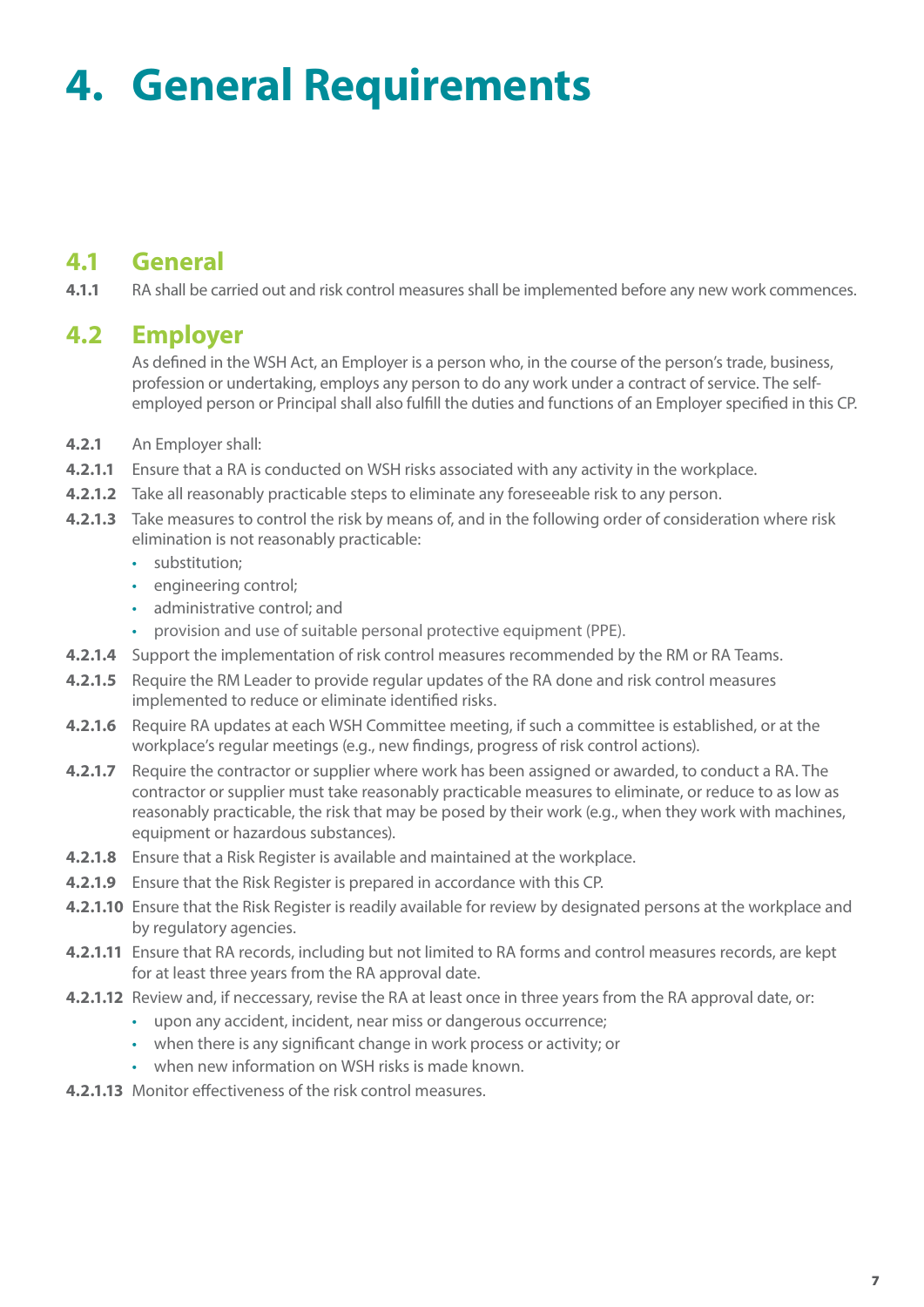## **4.3 Manager**

This may be the person who manages a physical area ("Area Manager", e.g., Warehouse Manager), a function ("Functional Manager", e.g., Production Manager) or of an activity (e.g., Machining Manager) within the workplace. In some workplaces, this may be the Employer. The Employer is to determine the appropriate level of engagement for this role.

- **4.3.1** The Manager who oversees the area, function or activity where the WSH risks exist, shall:
	- • Ensure that a RA is conducted and risk control measures are implemented before any new work is carried out in the Manager's area.
	- • Approve the RA conducted for the Manager's area. The Manager should also ensure that the risk level is not rated "High Risk" when approving work to be carried out.
	- Ensure that the risk control measures are implemented without delay.
	- Ensure that, where applicable, all operations have established Safe Work Procedures (SWPs).
	- Ensure that all persons exposed to the risks are informed of:
		- the nature of risks;
		- any measures or SWP implemented; and
		- the means to minimise or eliminate the risks.
	- **Ensure that the effectiveness of the risk control measures is monitored.**
	- • Revise the RA if the risk control measures are inadequate and ineffective after the implementation, by obtaining more information and/or modifying controls.
	- Maintain RA documentation of control measures and SWP that were implemented.
- **4.3.2** The Manager shall assist the Employer to implement the requirements in Clauses 4.2.1.8 to 4.2.1.13.
- **4.3.3** The Manager may authorise other persons to execute the duties mentioned above but remains accountable for them.
- **4.3.4** The Manager should work together with a Human Resource Manager to specify WSH training necessary for job positions and functions.

### **4.4 Human Resource Manager**

- **4.4.1** Ensure that a robust recruitment process is in place to choose suitable job candidates who are able to meet position requirements and WSH obligations.
- **4.4.2** Specify safety and health responsibilities in the job descriptions of employees, and ensure that these responsibilities are effectively communicated to all employees.
- **4.4.3** Ensure that all new employees are given appropriate and sufficient orientation, and WSH training to equip them with the relevant knowledge, skills and abilities to succeed in their positions.
- **4.4.4** Support the Employer and Manager to ensure that RA, risk control measures and SWPs are effectively communicated to all employees.
- **4.4.5** Ensure that WSH training and other related RA records are documented.
- **4.4.6** Work with the Manager and RM or RA Leaders to consider safety and health outcomes in employees' performance evaluation, remuneration and discipline, and to ensure consistent behaviour and practices in line with organisational expectations, where applicable.
- **4.4.7** Implement programmes that support and maintain employees' safety, health and wellbeing.
- **4.4.8** Participate in WSH inspections of organisation's premises to ensure that WSH legislations are followed and WSH issues are promptly addressed, where appropriate.
- **4.4.9** In the absence of a Human Resource Manager in the organisation, the equivalent person undertaking such a work profile of the Human Resource Manager should execute the duties mentioned above.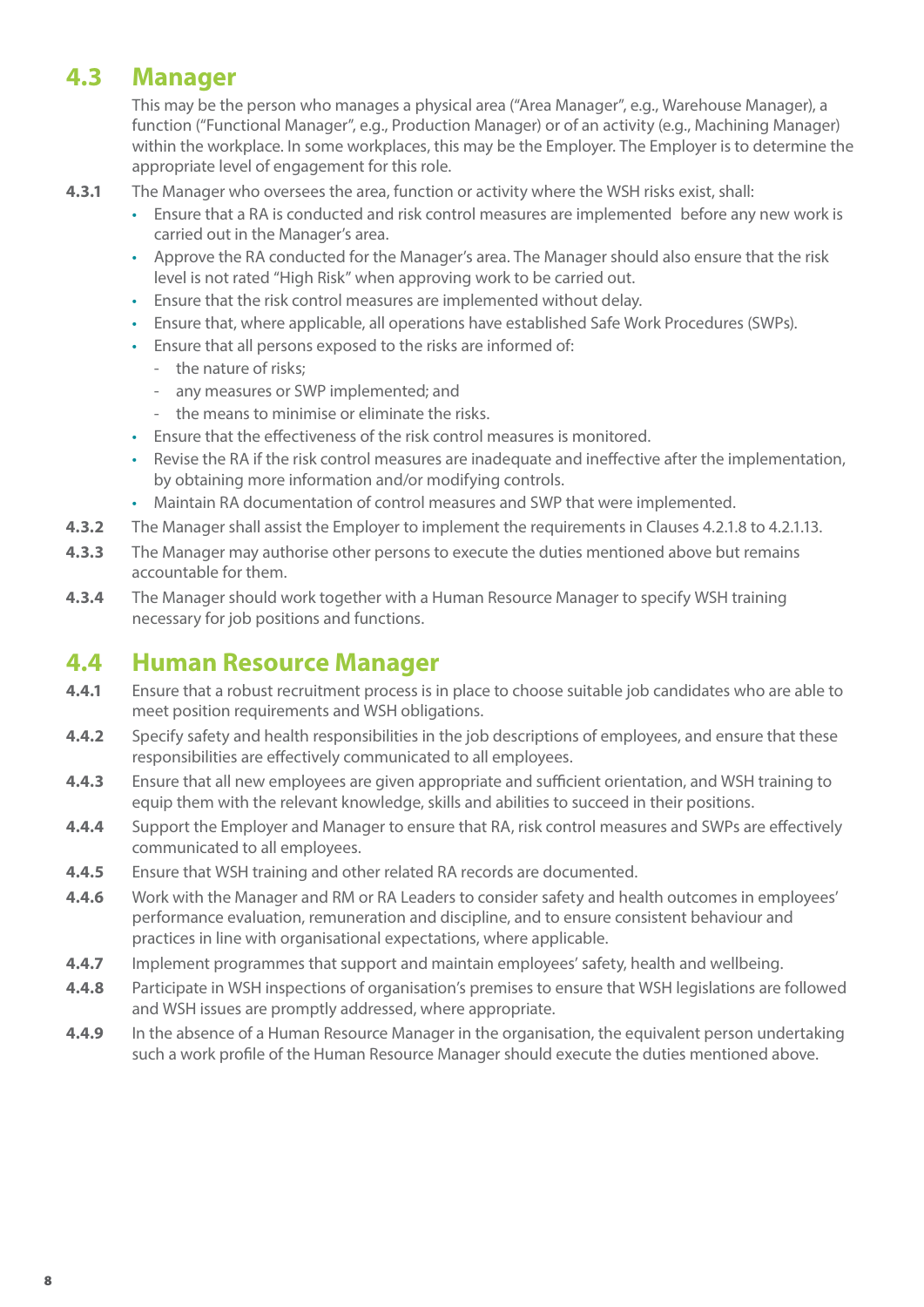## **4.5 Risk Management and Risk Assessment Leaders**

- **4.5.1** The RM Leader shall assist the Employer and Manager in coordinating RM within the workplace.
- **4.5.2** The RM or RA Leader shall:
	- Provide regular updates on the appropriate risk control measures implemented to eliminate or reduce identified risks to the Employer, preferably monthly but no less than once a year;
	- • Obtain approval from the Employer or the designated Manager for the implementation of risk control measures; and
	- • Assist the Employer to ensure that the Risk Register is prepared in accordance with this CP.

### **4.6 Employees**

- **4.6.1** Employees are to adhere to the measures stated in the RAs.
- **4.6.2** Employees are to report to their immediate supervisors any incident, accident, near miss or dangerous occurrence so that prompt action can be taken to address them.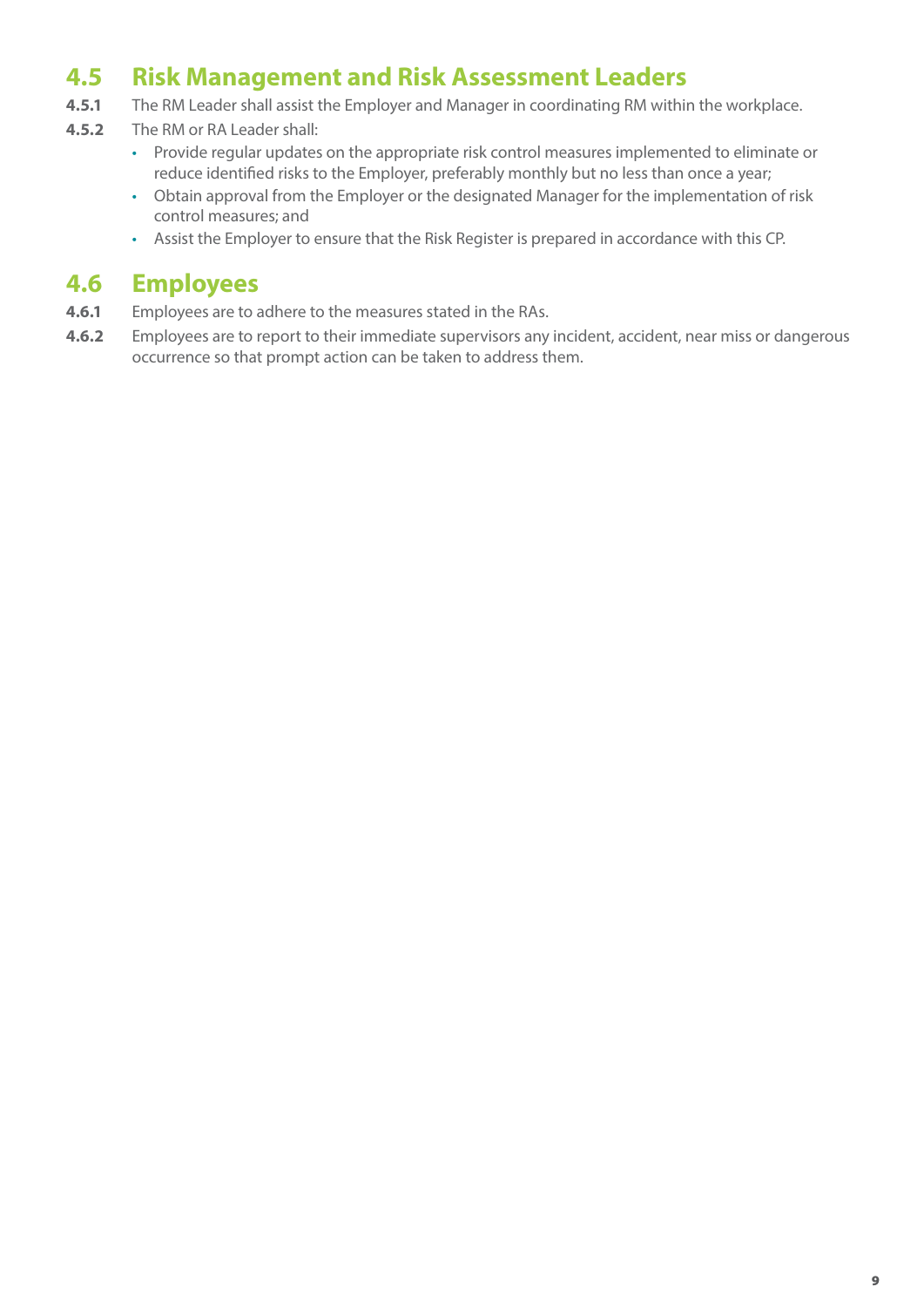# **5. Preparation**

### **5.1 Formation of Risk Management or Risk Assessment Teams**

#### **5.1.1 Appointment of Risk Management Team**

- **5.1.1.1** The Employer shall:
	- • Appoint a RM Team Leader; and
	- • Appoint RM Team Members.
- **5.1.1.2** The RM Team shall be responsible for the overall RM direction and RM activities of the workplace.
- **5.1.1.3** The RM Team appointed by the Employer must:
	- Have a thorough knowledge of the work to be assessed; and
	- • Be multi-disciplinary, diverse with representation from major stakeholders of all the workplace functions.
- **5.1.1.4** Except in a single-person workplace (e.g., self-employed), RA is to be conducted by a multi-disciplinary team who has thorough knowledge of the work to be assessed.
- **5.1.1.5** The Employer shall ensure that the RM Leader is competent for the task (see Clause 5.1.2).

#### **5.1.2 Risk Management Team Leader**

- **5.1.2.1** The RM Team Leader should be competent for the task. Basic competency can be attained through completing a RM course conducted by Workforce Development Authority (WDA) Approved Training Organisation (ATO) or equivalent.
- **5.1.2.2** The RM Team Leader should also be experienced with the work and processes in the workplace, and have direct access to the Employer.

#### **5.1.3 Risk Management Team Members**

**5.1.3.1** RM team members may be appointed from management staff, process or facility engineers, technical personnel, supervisors, production operators, maintenance staff and WSH personnel, where suitable.

#### **5.1.4 Risk Assessment Teams**

**5.1.4.1** Where more teams are required to conduct RA in the Workplace, Risk Assessment Teams ("RA Teams") can be formed (see Figure 1).



**Figure 1: RM and RA Teams.**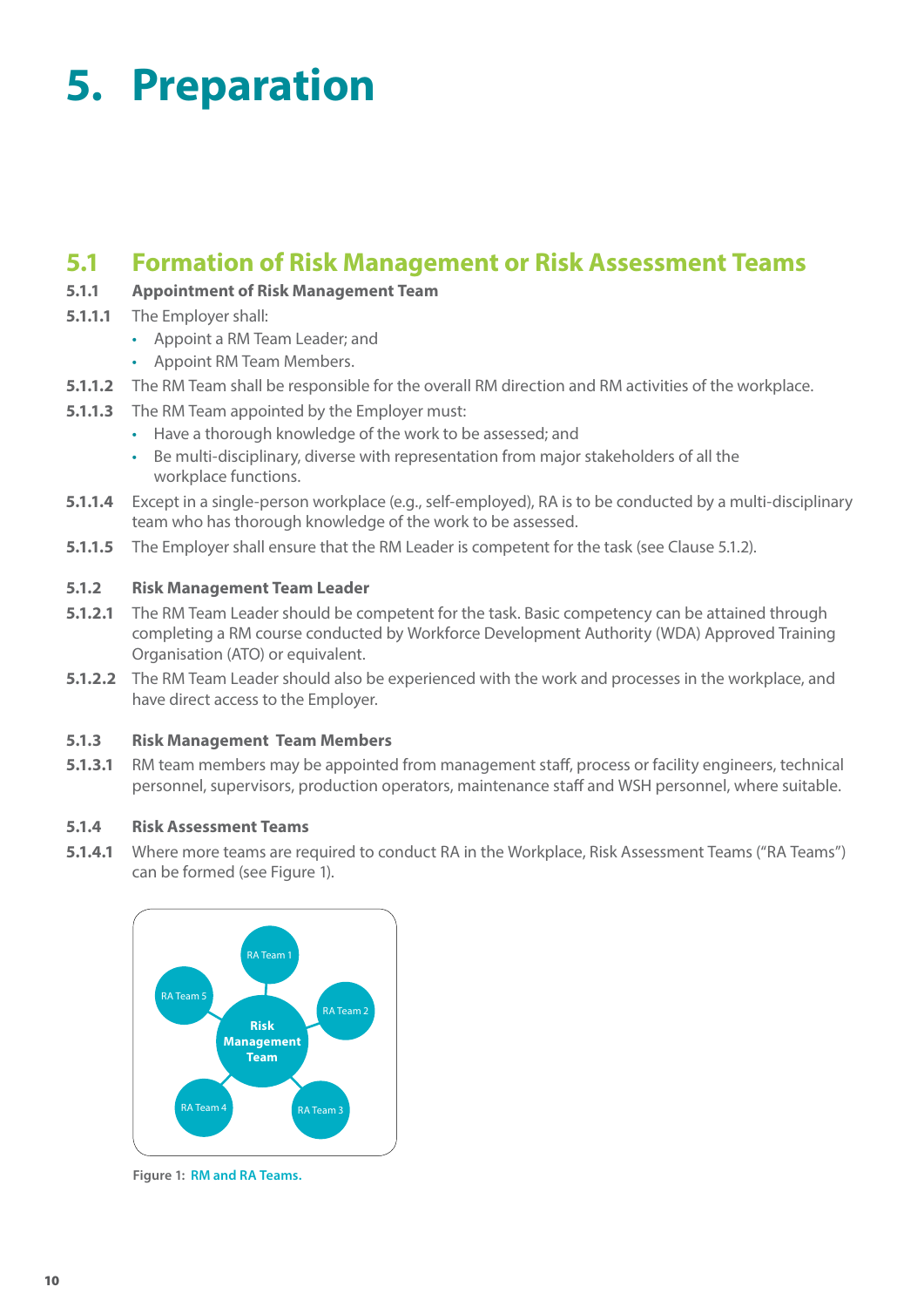- **5.1.4.2** RA Teams are responsible for conducting RAs within the scope defined by the RM Team. If an organisation requires only one team, then the functions of the RM and RA teams may be combined within the RM Team.
- **5.1.4.3** RA Teams should have representatives from management and non-management levels.
- **5.1.4.4** The RA team should include personnel who are involved with the work, including contractors and suppliers. If available, it should also include persons who are familiar with the design and development of the site, machine or process.
- **5.1.4.5** If the inclusion is not feasible as detailed in 5.1.4.4, designers, suppliers and other contributors may be invited to share their comments and suggestions with the RA Team.
- **5.1.4.6** Where RA experience or expertise is lacking, a WSH Officer, WSH Auditor or Third Party Consultant who is trained and has experience in conducting RA should be engaged to assist the RM or RA leader in conducting RA.
- **5.1.4.7** The RA Team Leader should be competent for the task. Basic competency can be attained through completing a RM course conducted by a WDA ATO or equivalent.
- **5.1.4.8** The RA Team Leader should be experienced with the type of work within his or her scope, and have direct access to the RM Team Leader, or in the absence of one, to the Employer.

### **5.2 Extent of Risk Assessment—Determine What is to be Assessed**

#### **5.2.1 Scoping the Risk Assessment**

Scoping is the step of identifying a convenient unit (or "Boundary") for assessing and controlling risks at the workplace. It may be as simple as dividing a workplace or project into its distinct parts (e.g., divisions, departments, functional areas or work activities), and then sub-dividing each part into selfcontained jobs or areas, each representing the unit for the RA.

- **5.2.1.1** The RM Team (the primary team responsible for the overall RM direction and activities of the company) shall determine the boundaries of the RA (e.g., department, functional area or work activity within the workplace).
- **5.2.1.2** RAs for each identified department, functional area or work activity should be scoped by the RA Team to provide focus to the assessment.

#### **5.2.2 Inventory of Work Activities Form**

- **5.2.2.1** For the identified departments, functional areas and work activities to be assessed, the "Inventory of Work Activities" form should be used (see Appendix A).
- **5.2.2.2** This CP accepts variation in form format but requires the following information to be included:
	- • department, activity or trade assessed;
	- location:
	- • process; and
	- work activity.
- **5.2.2.3** For trade-based RA:
	- State the trade being assessed in "Department, Activity or Trade Assessed":
	- Where the location or process is not applicable, state "N/A" in these columns; and
	- • Complete Work Activity List.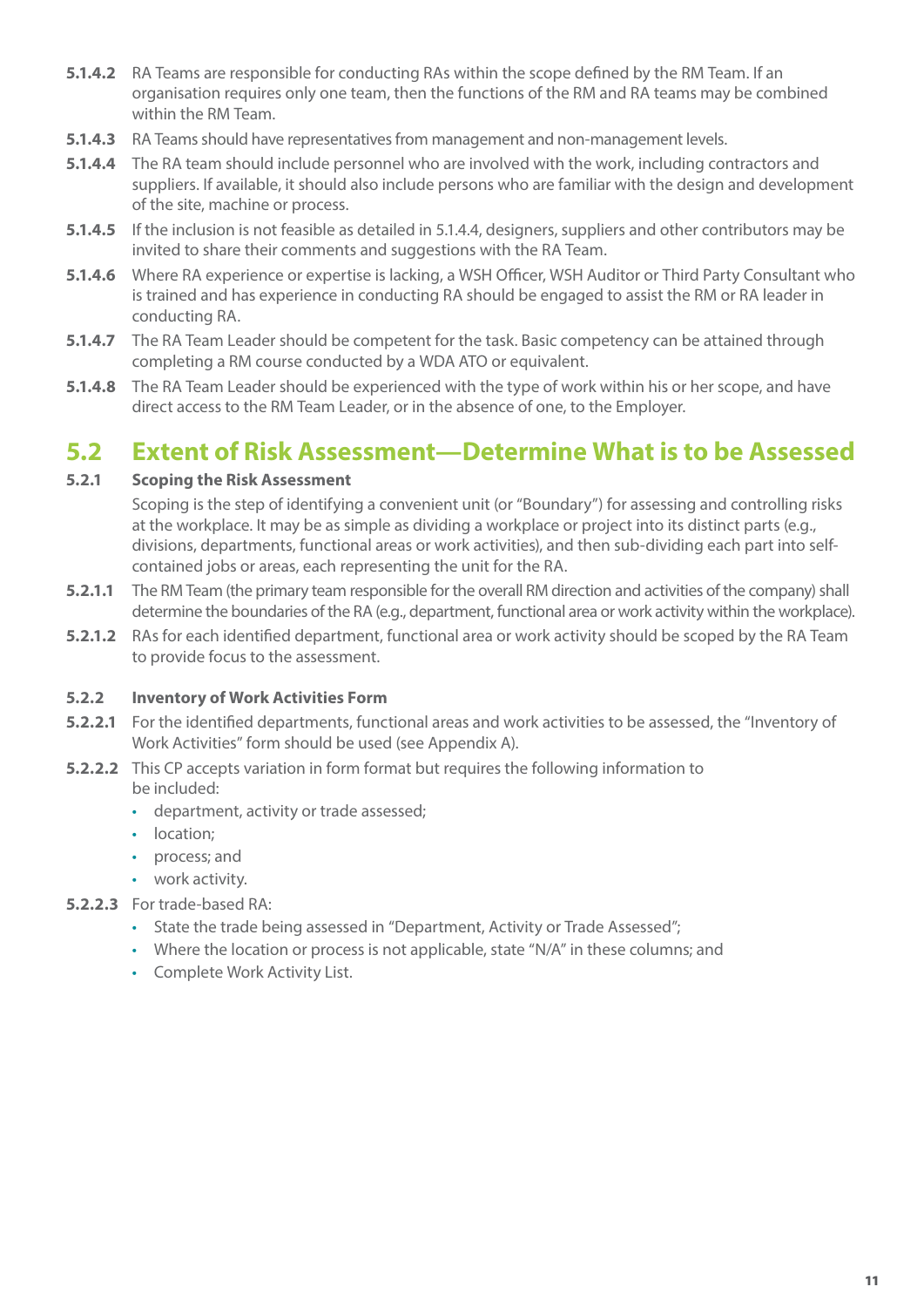## **5.3 Gather Relevant Information**

Once the extent of the RA is determined, relevant information should be gathered. These sources of information may include, but are not limited to:

- • workplace layout plan;
- process or work flowchart;
- list of work activities in the process;
- list of chemicals, machines and/ or tools used;
- • records of past incidents and accidents;
- relevant legislation, CPs or specifications;
- observations and interviews;
- WSH inspection records;
- • details of existing risk controls;
- health and safety audit reports;
- feedback from employees, clients, suppliers or other stakeholders;
- • SWPs;
- other information such as safety data sheets (SDS), manufacturer's instruction manual;
- • copies of any previous RAs that are relevant;
- medical condition (e.g., allergy) of employees in the workplace or activity being assessed; and
- past training records of employees.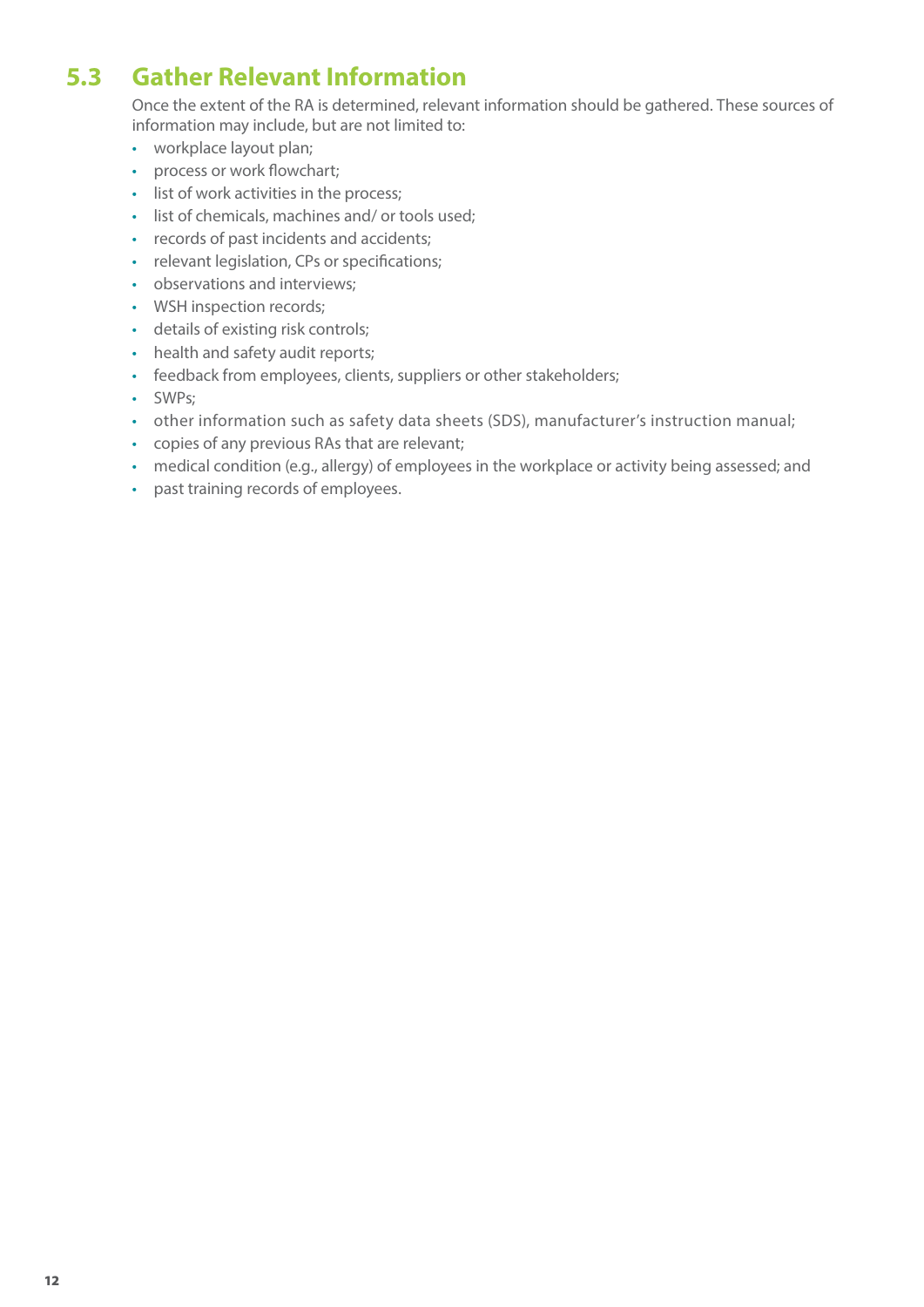# **6. Risk Assessment**

## **6.1 General Requirements**

- **6.1.1** The steps in RA, namely, Hazard Identification, Risk Evaluation and Risk Control, specify the RA methodology and requirements of this CP.
- **6.1.2** All identified hazards from work activities and sub-activities need to be evaluated for their associated risks and addressed using relevant risk controls. These steps and their results must be recorded in the RA Form.
- **6.1.3** As part of continual improvement, this CP recommends that workplace hazards be monitored regularly till:
	- the risk level of the hazard is low ("green zone" of the risk matrix);
	- the remaining risks of the hazard are residual in nature (see Appendix E); or
	- all reasonably practicable measures have been taken to mitigate the risk.
- **6.1.4** All RA entries must be reviewed at least once every three years, or:
	- upon any accident, incident, near miss or dangerous occurrence;
	- when there is any significant change in work process or activity; or
	- when new information on WSH risks is made known.

### **6.2 Principles**

**6.2.1** RA is the cornerstone of the RM process. It is an integral part of all organisational work processes, from strategic planning to project and change management. The key steps in the RM process are outlined in Figure 2.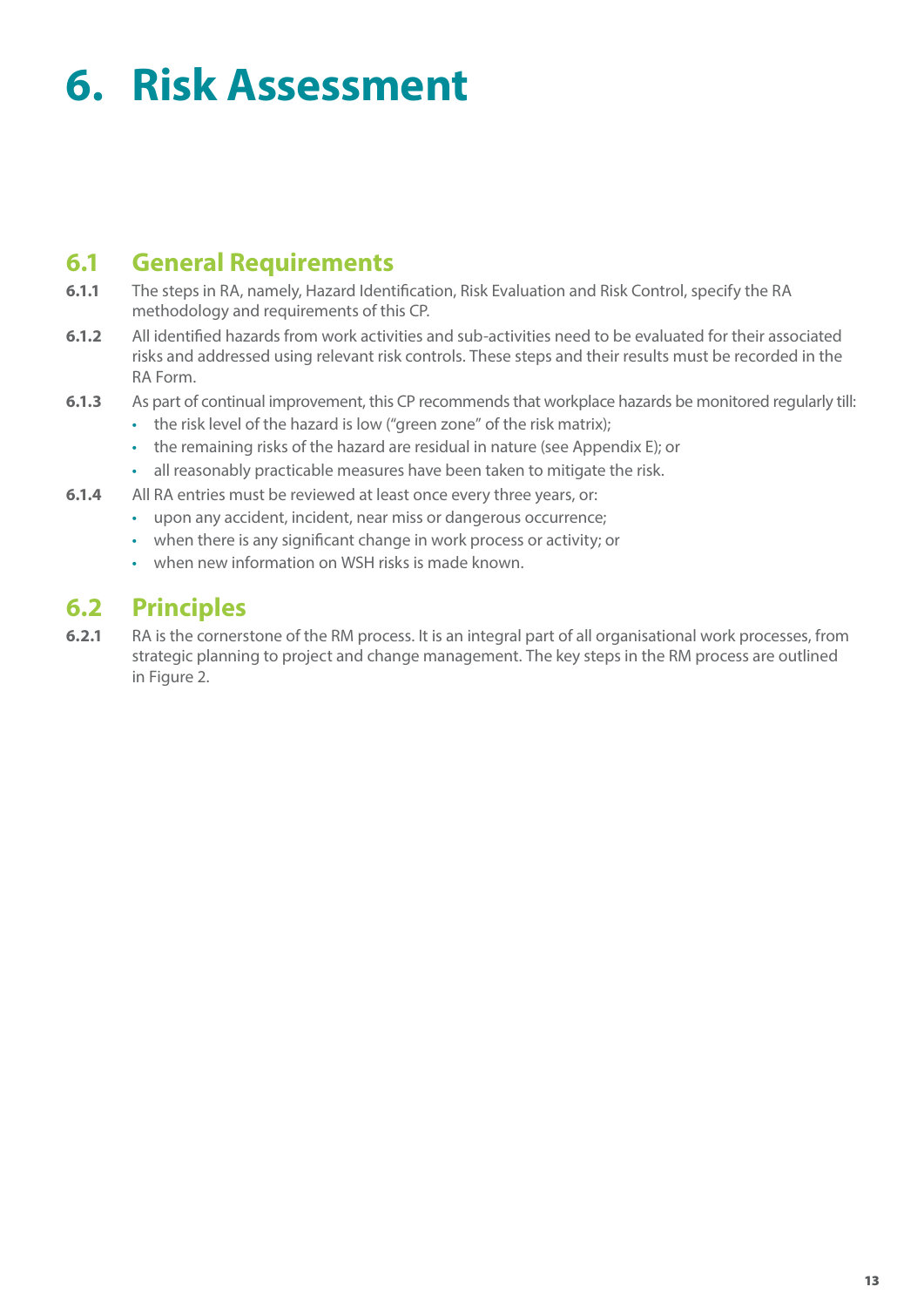

**Figure 2: Risk management process.**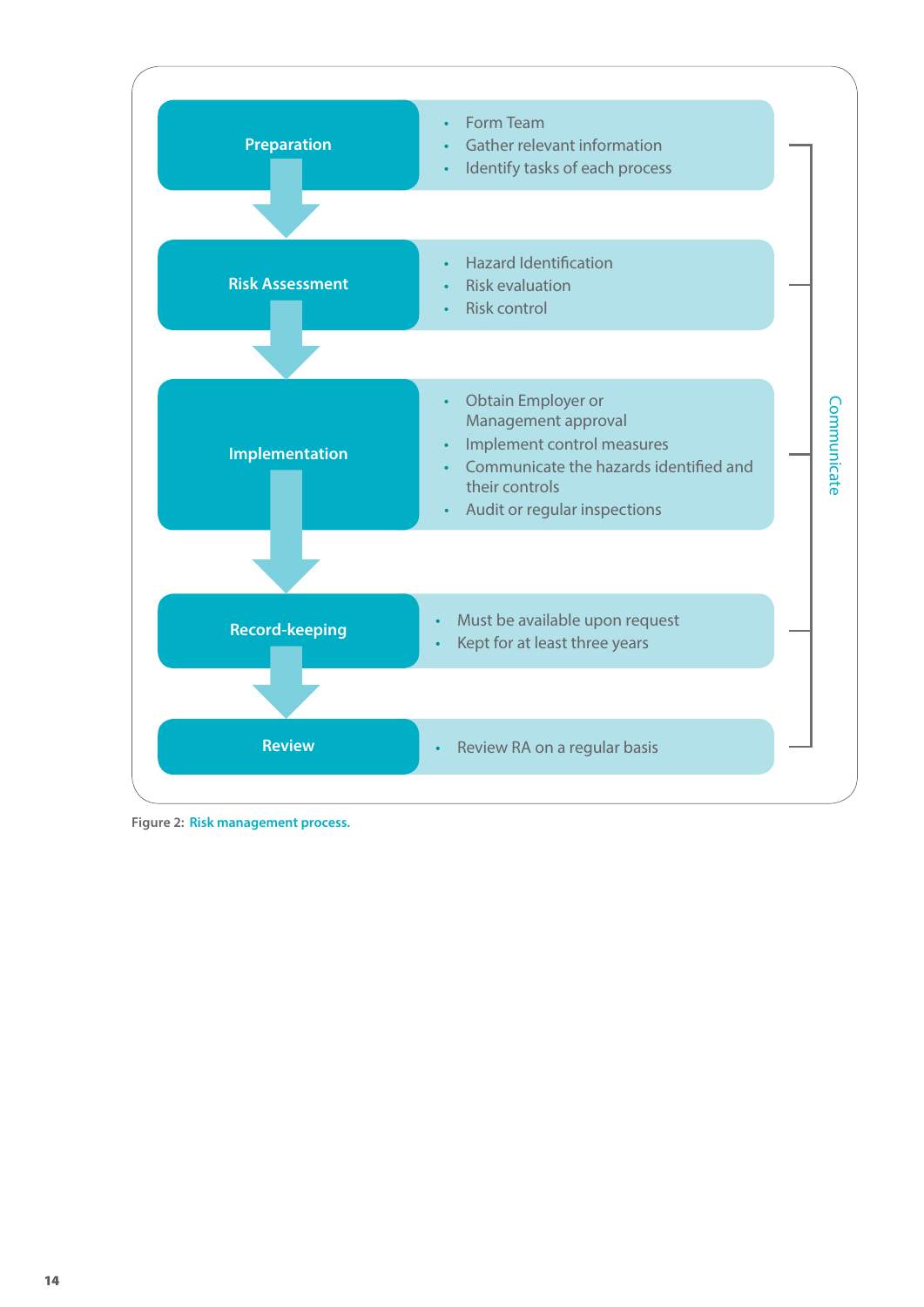- **6.2.2** RA is customised and tailored to each organisation and its specific work environment.
- **6.2.3** RM contributes to the achievement of organisational objectives and improvement of performance in business, operational efficiency, regulatory, safety and health compliance and environmental protection.
- **6.2.4** RM addresses uncertainty and helps businesses make informed decisions and prioritise actions.
- **6.2.5** RA provides a systematic approach to RM and leads to consistent and reliable results.
- **6.2.6** RA inputs are based on various information sources such as the RA team members' competency and experience, observations, employee feedback and expert opinions. The limitations of these information sources must be taken into account to ensure that the RA is based on the best available information.
- **6.2.7** RA takes human and cultural factors into account. It recognises that the capabilities and health risk factors of employees should be managed when conducting a RA.
- **6.2.8** RM should work alongside all other aspects of an organisation to facilitate continual improvement, and be responsive to change when new risks emerge or existing ones change.

## **6.3 Hazard Identification**

#### **6.3.1 General**

- **6.3.1.1** The RA Team Leader has to determine the most appropriate way(s) of identifying hazards. These may include brainstorming, systematic process reviews, Process Hazard Analysis (PHA), Job Observations and Job Safety Analysis (JSA).
- **6.3.1.2** When identifying hazards, the RA Team has to consider if the hazards could cause harm beyond the immediate area of their work.

#### **6.3.2 Process**

- **6.3.2.1** Select a "Work Activity" from the "Inventory of Work Activities" form (see Appendix A) and place it in the "Risk Assessment Form" (see Appendix B) for analysis. Variations of these forms can be used, however, all information required in the forms has to be documented.
- **6.3.2.2** Break down work activity into its sub-activities to facilitate the identification of all foreseeable hazards associated with the work. These sub-activities constitute the different steps that make up the work activity.
- **6.3.2.3** For each sub-activity, identify the potential hazard(s) and record them in the "Hazard" column. List each hazard in a separate row in the table.
- **6.3.2.4** The following categories of hazards should be considered:
	- physical (e.g., fire, noise, ergonomics, heat, radiation);
		- mechanical (e.g., moving parts, rotating parts);
		- electrical (e.g., voltage, current, static charge, magnetic fields);
		- chemical (e.g., flammables, toxics, corrosives, reactive materials);
		- biological (e.g., blood-borne pathogens, virus); and
		- psychosocial (e.g., stress, fatique).

#### **6.3.3 Human and Cultural Factors**

RA should consider organisational culture and personal risk factors that could compromise employees' work ability and safety (e.g., decreased mental alertness, fatigue, loss of concentration). Risk control measures can be implemented to take into account varying perceptions and behaviour.

- **6.3.3.1** Work organisation factors (include excessive workload, prolonged working hours, lack of adequate training, inadequate acclimatisation to hot work environment).
- **6.3.3.2** Individual health risk factors (include health risks uncovered from medical examinations, individual susceptibility to certain health risks, smoking as a risk factor for many diseases, health effects of alcohol misuse).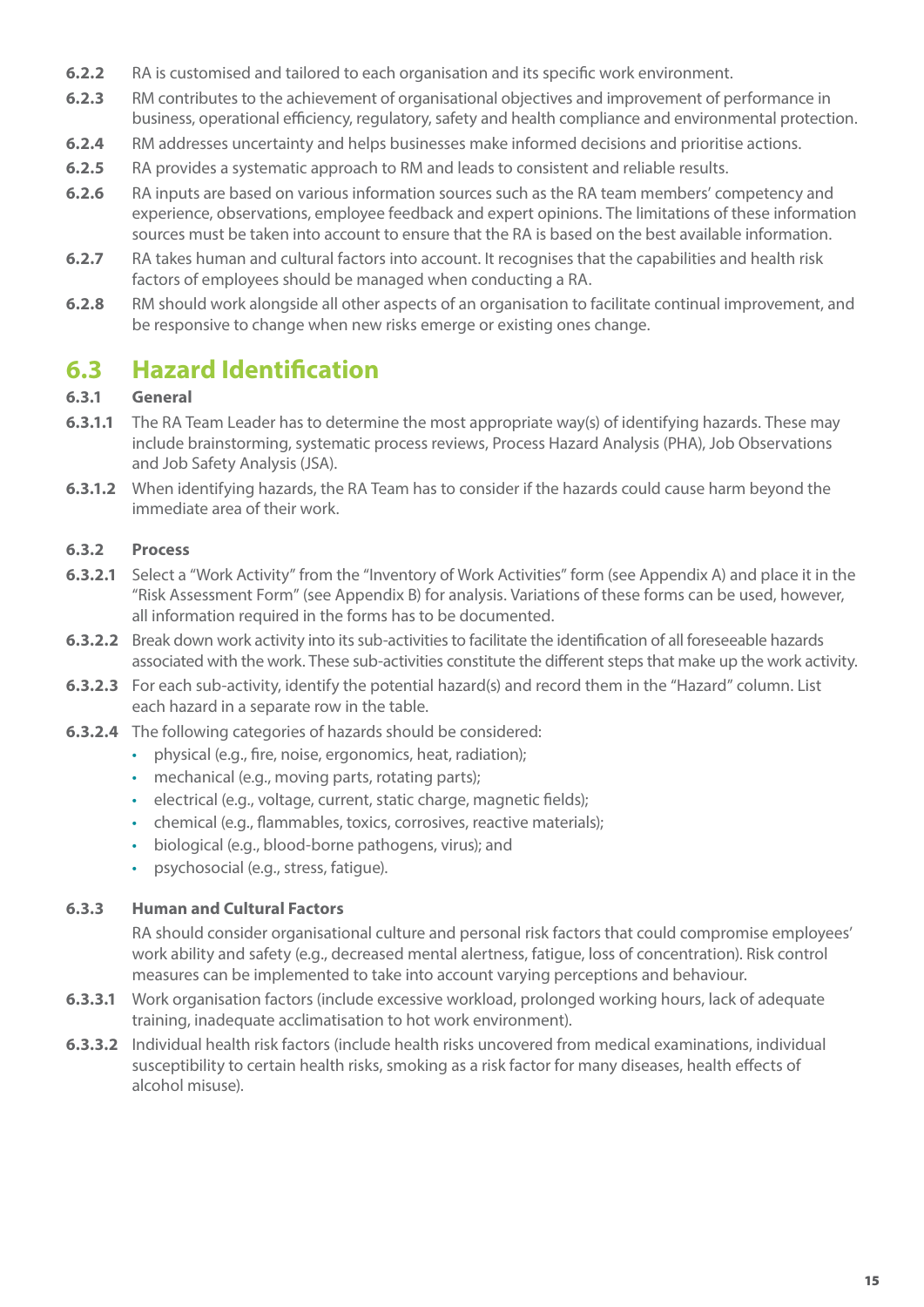#### **6.3.4 Workplace or Work-related Factors**

- **6.3.4.1** Other factors to consider when identifying hazards:
	- proximity of hazardous activities to one another;
	- • compatibility of work activities;
	- • non-routine work activities and situations; and
	- • environmental conditions.

### **6.4 Risk Evaluation**

#### **6.4.1 Risk Matrices**

**6.4.1.1** This CP recognises the various risk evaluation methods and matrices practised and preferred by workplaces. While this CP does not restrict workplaces to its choice of matrices, the numeric 5x5 Risk Matrix is recommended. Common matrices include, but are not limited to, the examples given in Tables 1, 2 and 3.

| Likelihood<br>Severity | Remote             | Occasional         | Frequent           |
|------------------------|--------------------|--------------------|--------------------|
| Major                  | <b>Medium Risk</b> | <b>High Risk</b>   | <b>High Risk</b>   |
| Moderate               | Low Risk           | <b>Medium Risk</b> | <b>High Risk</b>   |
| <b>Minor</b>           | Low Risk           | <b>Low Risk</b>    | <b>Medium Risk</b> |

**Table 1: Example of a common 3x3 Risk Matrix with descriptive ratings.**

| Likelihood<br>Severity | Rare<br>(1)   | Remote<br>(2) | Occasional<br>(3) | Frequent<br>(4) | Almost<br>Certain (5) |
|------------------------|---------------|---------------|-------------------|-----------------|-----------------------|
| Catastrophic (A)       | <b>Medium</b> | Medium        | High              | High            | High                  |
| Major (B)              | <b>Medium</b> | Medium        | Medium            | High            | High                  |
| Moderate (C)           | Low           | Medium        | Medium            | Medium          | High                  |
| Minor (D)              | Low           | Medium        | Medium            | Medium          | Medium                |
| Negligible (E)         | Low           | Low           | Low               | Medium          | Medium                |

**Table 2: Example of a common 5x5 Risk Matrix with a mix of numeric and descriptive ratings.**

**6.4.1.2** The Matrix recommended by this CP is as follows:

| Likelihood<br>Severity | Rare<br>(1)    | Remote<br>(2)  | Occasional<br>(3) | Frequent<br>(4) | Almost<br>Certain (5) |
|------------------------|----------------|----------------|-------------------|-----------------|-----------------------|
| Catastrophic (5)       | 5              | 10             | 15                | 20              | 25                    |
| Major (4)              | $\overline{4}$ | 8              | 12                | 16              | 20                    |
| Moderate (3)           | 3              | 6              | 9                 | 12              | 15                    |
| Minor (2)              | $\overline{2}$ | $\overline{4}$ | 6                 | 8               | 10                    |
| Negligible (1)         |                |                | 3                 | $\overline{4}$  | 5                     |

**Table 3: Recommended 5x5 Risk Matrix with numeric ratings or** *Risk Prioritisation Number.*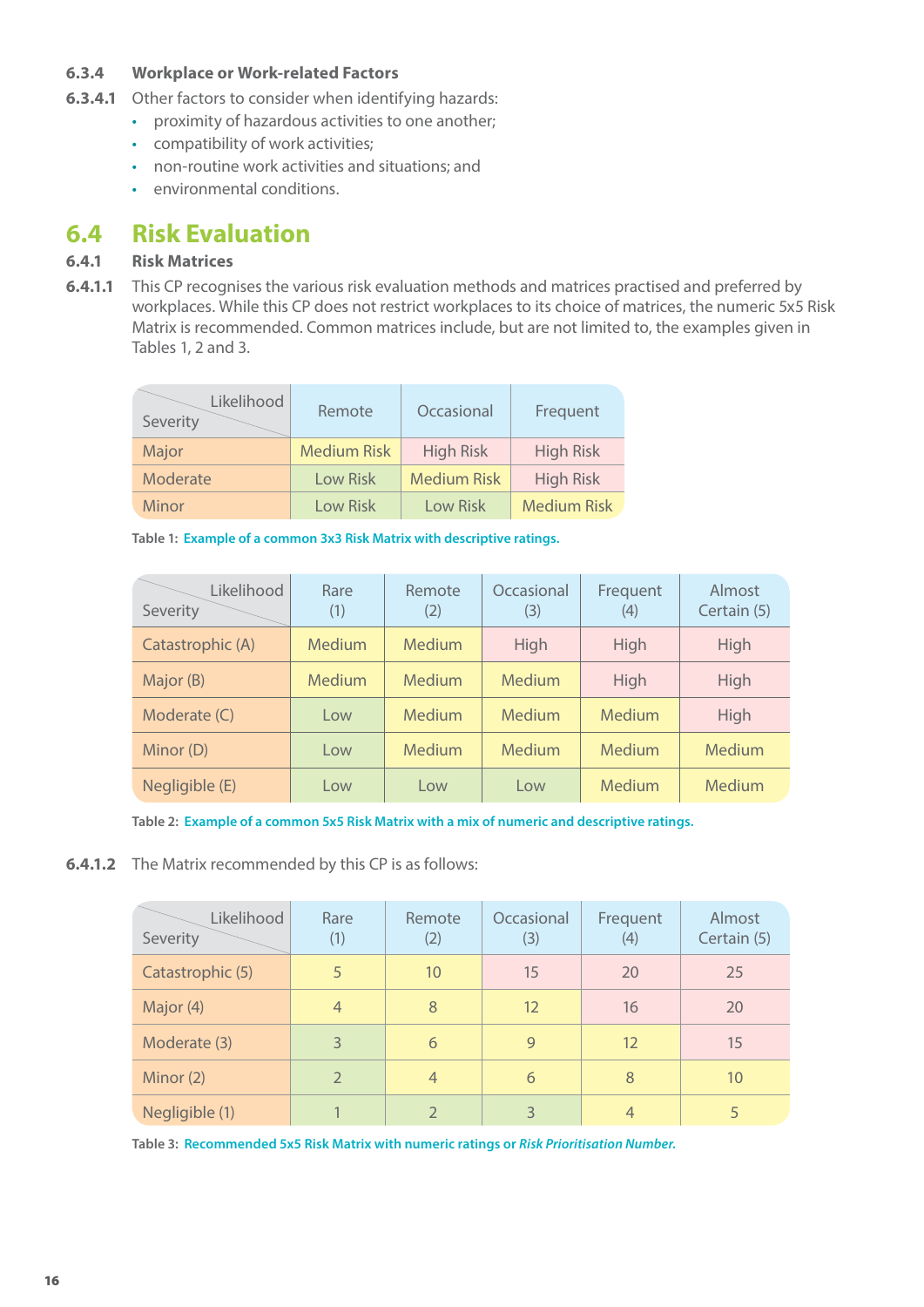**6.4.1.3** The risk matrix used in the RA should be displayed at least once, and preferably at every page of the RA form. This is particularly important when numeric ratings are used, as risk prioritisation number (RPN) may represent different levels of risk with different sizes of the risk matrix.

#### **6.4.2 Existing Controls**

- **6.4.2.1** Existing controls are control measures that are already in place, or required to be implemented to carry out the work activity.
- **6.4.2.2** Assessment of severity and likelihood should be made on the assumption that existing (or required) controls are in place.
- **6.4.2.3** Existing (or required) controls that do not influence severity should not be taken into account when assessing severity.
- **6.4.2.4** Existing (or required) controls that do not influence likelihood should not be taken into account when assessing likelihood.

#### **6.4.3 Assessment of Severity**

- **6.4.3.1** Taking the existing risk controls and residual risks into consideration, the RA Team has to rate the severity of the possible injury or ill-health.
- **6.4.3.2** When using the 5x5 matrix, the guidance given in Table 4 should be used when selecting the level of severity.
- **6.4.3.3** When using other matrices, equivalent guidance for severity should be used and described in adequate details for adoption by users of those matrices.

| <b>Level</b>             | <b>Severity</b>   | <b>Description</b>                                                                                                                                                                                |
|--------------------------|-------------------|---------------------------------------------------------------------------------------------------------------------------------------------------------------------------------------------------|
| 5                        | Catastrophic      | Death, fatal diseases or multiple major injuries.                                                                                                                                                 |
| $\overline{4}$           | Major             | Serious injuries or life-threatening occupational diseases<br>(includes amputations, major fractures, multiple injuries,<br>occupational cancers, acute poisoning, disabilities<br>and deafness). |
| $\overline{\mathcal{E}}$ | Moderate          | Injury or ill-health requiring medical treatment (includes<br>lacerations, burns, sprains, minor fractures, dermatitis and<br>work-related upper limb disorders).                                 |
| $\mathcal{P}$            | Minor             | Injury or ill-health requiring first-aid only (includes minor cuts<br>and bruises, irritation, ill-health with temporary discomfort).                                                             |
|                          | <b>Negligible</b> | Negligible injury.                                                                                                                                                                                |

#### **Table 4: A guide to severity rating.**

**6.4.3.4** Should RA Team members have difficulty developing a consensus to the severity level, the Team is to gather more information and/or consult an industry expert.

#### **6.4.4 Assessment of Likelihood**

- **6.4.4.1** Taking the existing risk controls and residual risks into consideration, the RA Team has to rate the likelihood the hazard may cause injury or ill-health.
- **6.4.4.2** When assessing likelihood, the RA Team has to consider personal risk factors existing medical condition(s) of the person(s) involved in the activity that may affect the likelihood level.
- **6.4.4.3** When using the 5x5 matrix, the guidance given in Table 5 should be used when selecting the level of likelihood.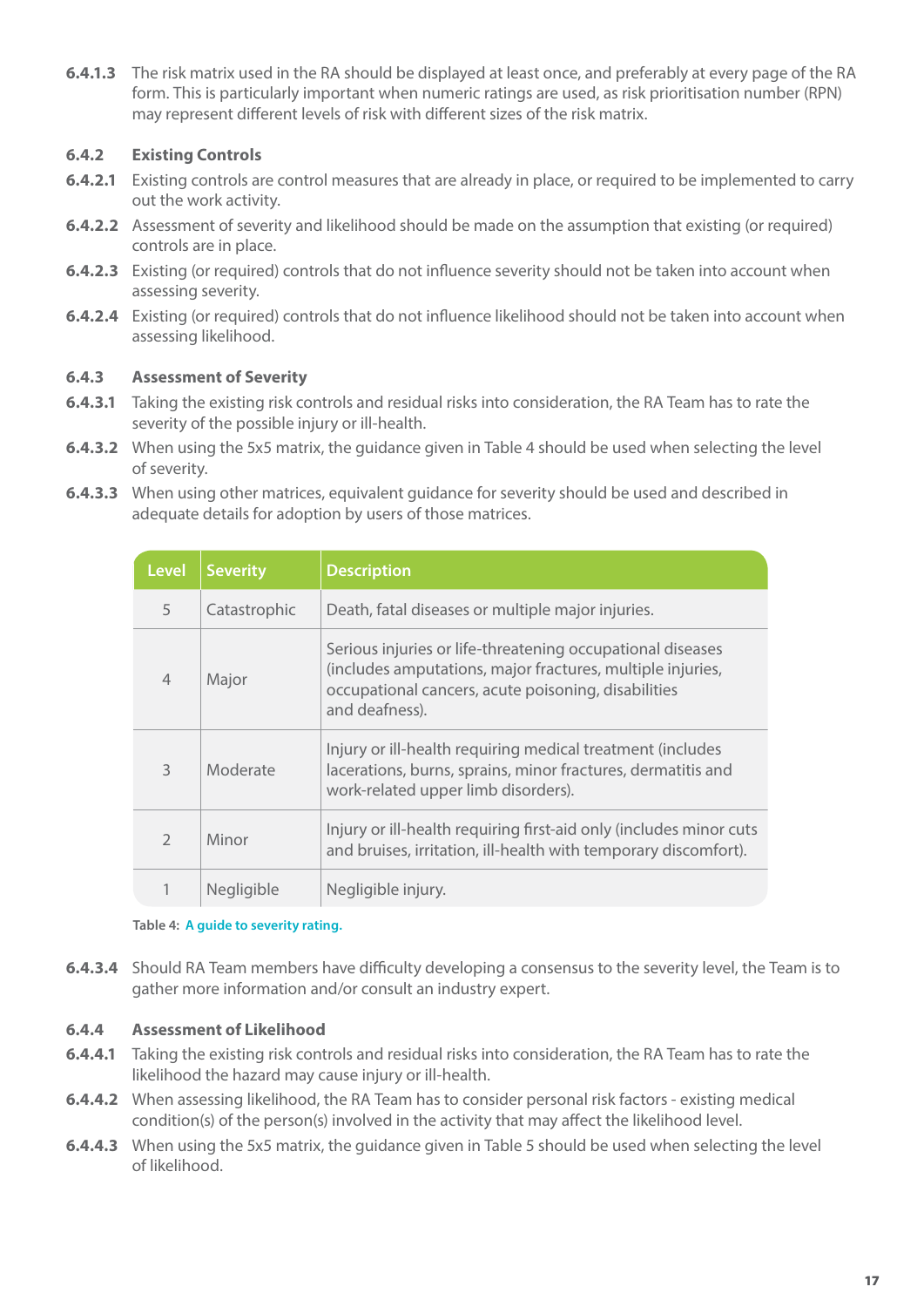| <b>Level</b>  | <b>Likelihood</b> | <b>Description</b>                                  |
|---------------|-------------------|-----------------------------------------------------|
|               | Rare              | Not expected to occur but still possible.           |
| $\mathcal{D}$ | Remote            | Not likely to occur under normal circumstances.     |
| 3             | Occasional        | Possible or known to occur.                         |
| 4             | Frequent          | Common occurrence.                                  |
| 5             |                   | Almost Certain   Continual or repeating experience. |

#### **Table 5: A guide to likelihood rating.**

- **6.4.4.4** When using other matrices, equivalent guidance for likelihood should be used and described in adequate details for adoption by users of those matrices.
- **6.4.4.5** Should RA Team members have difficulty developing a consensus to the likelihood level, the Team is to gather more information and/or get advice from an industry expert.

#### **6.4.5 Risk Prioritisation Number**

**6.4.5.1** The RPN is obtained by multiplying the values of Severity and Likelihood level (values in the "S" and "L" columns of the RA form), that is,  $RPN = S \times L$ .

#### **6.4.6 Classification of Risk—Risk Matrix**

- **6.4.6.1** Compare the RPN against the Risk Matrix in Table 6.
- **6.4.6.2** Risk controls must be implemented so that the risk levels are not in the red zone ("High Risk") before work commences. Additional Risk Controls should be implemented till:
	- • Risk controls for the hazard in the yellow zone ("Medium Risk") are already As Low As Reasonably Practicable (ALARP); or

| Likelihood<br>Severity | Rare<br>(1)    | Remote<br>(2)  | Occasional<br>(3) | Frequent<br>(4) | Almost<br>Certain (5) |
|------------------------|----------------|----------------|-------------------|-----------------|-----------------------|
| Catastrophic (5)       | 5              | 10             | 15                | 20              | 25                    |
| Major (4)              | $\overline{4}$ | 8              | 12                | 16              | 20                    |
| Moderate (3)           | 3              | 6              | 9                 | 12              | 15                    |
| Minor (2)              | $\overline{2}$ | $\overline{4}$ | 6                 | 8               | 10                    |
| Negligible (1)         |                | $\overline{2}$ | 3                 | $\overline{4}$  | 5                     |

• The risk level is in the green zone ("Low Risk").

**Table 6: 5x5 Risk matrix with numeric ratings.**

**6.4.6.3** The RM or RA Team is to determine for their organisation, with the concurrence of the Employer, which are the areas within the Matrix to be classified as Low, Medium and High risks. The categorisation of risk may be done based on, but is not limited to, industry practice, policies of the workplace and risk appetite of the organisation.

#### **6.4.7 Action for Risk Levels**

The following actions are to be implemented based on the current risk level (see Table 7).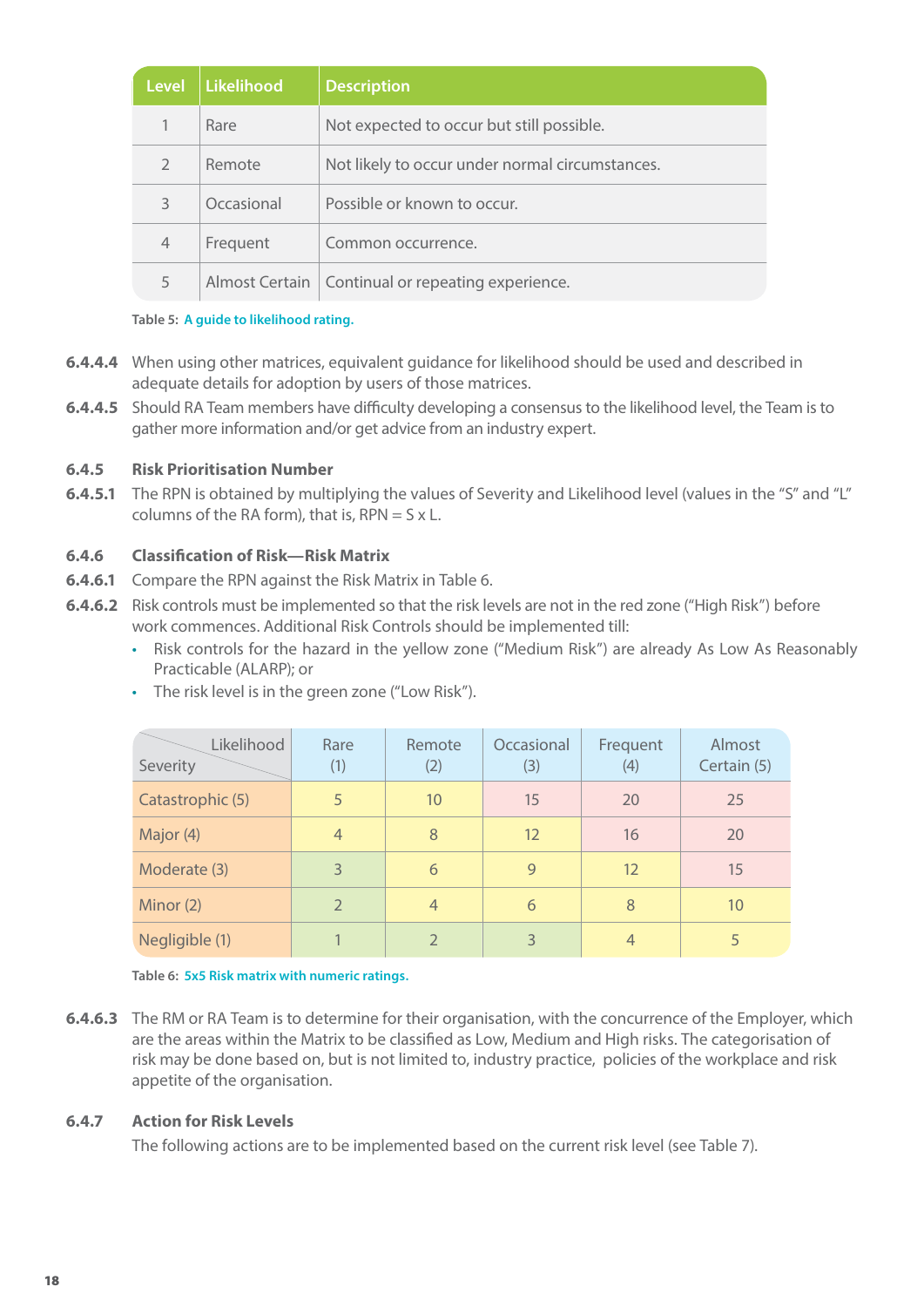| Risk level  | <b>Risk</b><br>Acceptability | <b>Recommended Actions</b>                                                                                                                                                                                                                                                                                                                                                                |
|-------------|------------------------------|-------------------------------------------------------------------------------------------------------------------------------------------------------------------------------------------------------------------------------------------------------------------------------------------------------------------------------------------------------------------------------------------|
| Low         | Acceptable                   | No additional risk control measures may be needed.<br>$\bullet$<br>Frequent review and monitoring of hazards are required to ensure<br>that the risk level assigned is accurate and does not increase<br>over time.                                                                                                                                                                       |
| Medium      | Tolerable                    | A careful evaluation of the hazards should be carried out to ensure<br>that the risk level is reduced to as low as reasonably practicable<br>(ALARP) within a defined time period.<br>Interim risk control measures, such as administrative controls or PPE,<br>$\bullet$<br>may be implemented while longer term measures are<br>being established.<br>Management attention is required. |
| <b>High</b> | <b>Not</b><br>acceptable     | High Risk level must be reduced to at least Medium Risk before<br>$\bullet$<br>work starts.<br>There should not be any interim risk control measures. Risk control<br>measures should not be overly dependent on PPE.<br>If practicable, the hazard should be eliminated before work starts.<br>$\bullet$<br>Management review is required before work starts.                            |

**Table 7: Recommended action for risk levels.**

## **6.5 Risk Evaluation for Health Hazards**

- **6.5.1** Exposure assessments should be conducted to estimate employees' exposure to health hazards where appropriate. Exposures can be estimated by qualitative assessment or quantified by direct measurement. All exposure measurements should be conducted by competent persons using recognised methods, acceptable standard procedures and standard calibrated equipment.
- **6.5.2** Where there are large numbers of workers, groups of workers with similar exposure levels could be identified for more efficient exposure assessment.
- **6.5.3** Exposure estimates are then compared to established Permissible Exposure Level (PEL) or other health standards to establish the likelihood of the ill-health effects.
- **6.5.4** Based on exposure assessment and risk evaluation, health exposure risks can be ranked to enable prioritisation of action plans to lower these risks.
- **6.5.5** When assessing the risk of health hazards (e.g., noise, chemicals, biological agents and ergonomics), relevant risk factors should be taken into consideration (see Appendix F).
- **6.5.6** It is also important to consider other factors which may influence likelihood such as:
	- potential cumulative exposures;
	- potential synergistic effects between certain health hazards (e.g. exposure to excessive noise and trichloroethylene [TCE] will increase likelihood of hearing impairment); or
	- any limitation in health standards if they do not consider all exposure routes. (e.g., potential dermal or ingestion risks are generally not taken into account when setting PELs).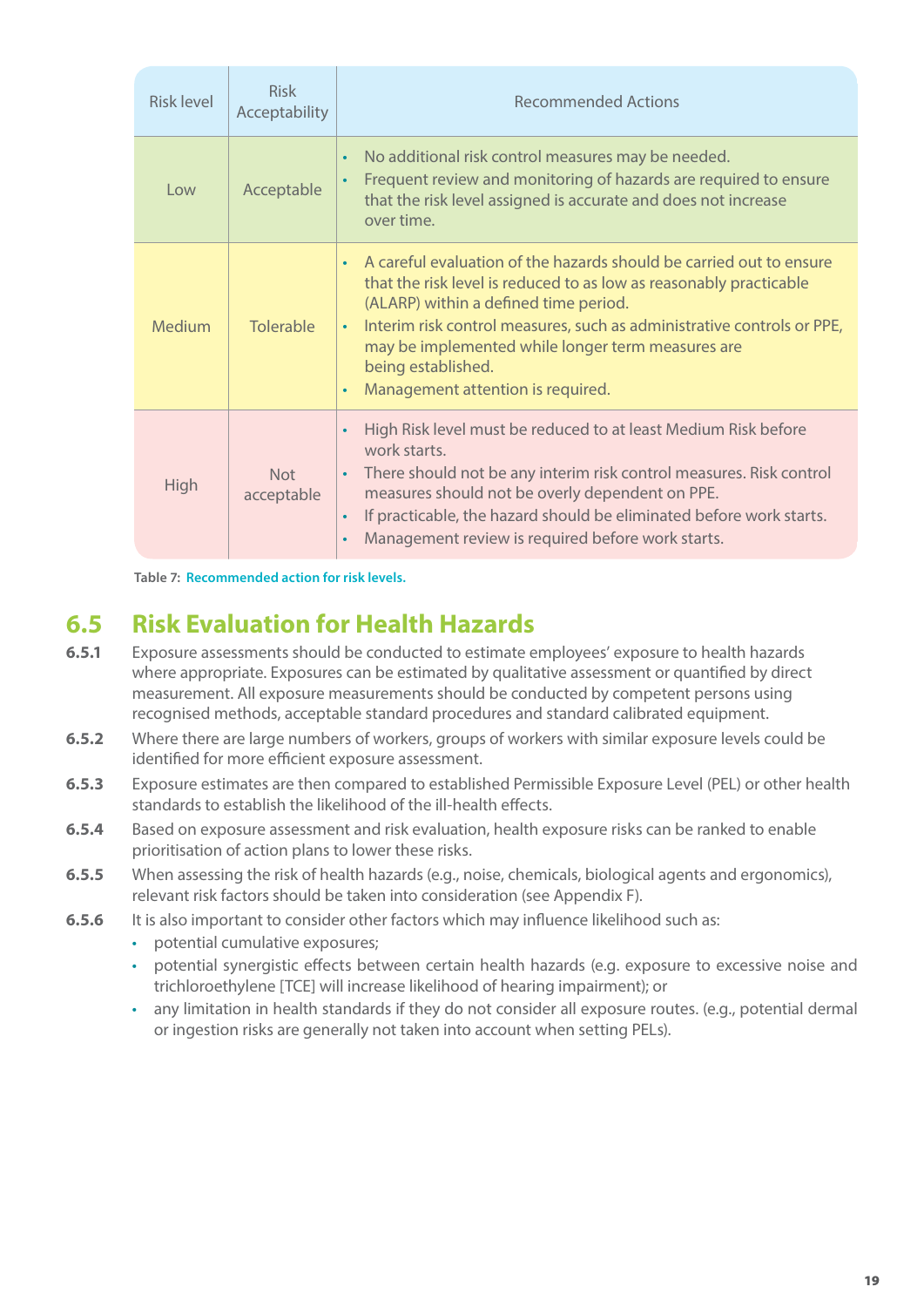## **6.6 Risk Control**

Selection of risk control measures should be based on the Hierarchy of Control. Elimination of hazard should take precedence, where practicable. Where elimination is not feasible, measures should be taken to reduce the risk by following the Hierarchy in the recommended order: substitution, engineering controls, administrative controls and personal protective equipment.

#### **6.6.1 Hierarchy of Control**

**6.6.1.1** The control of hazards and reduction of risks can be accomplished by following the Hierarchy of Control (see Figure 3).



#### **Figure 3: Hierarchy of Control.**

- **6.6.1.2** A control measure that is higher on the Hierarchy is often more effective as the risk is reduced at or close to the source.
- **6.6.1.3** The control measures in the Hierarchy are not to be taken as isolated or single solutions. Generally, it is more effective to use a combination of control measures. For example, engineering controls work better with administrative controls like training and SWPs.
- **6.6.1.4** The control measures in the Hierarchy are explained in detail in Appendix C.

#### **6.6.2 Additional Controls**

- **6.6.2.1** Check the risk level (or RPN) for acceptability. If the risk level is "High" or RPN is in the "High" zone, the risk must be eliminated or reduced to at least a "Medium" level by additional controls.
- **6.6.2.2** When considering additional controls to reduce risk, control measures that are higher up in the Hierarchy of Control should be considered first.

#### **6.6.3 Re-evaluation with Additional Controls**

- **6.6.3.1** When additional control(s) have been decided, re-rate the Severity, Likelihood and Risk levels (or RPN values) and record them in the "S", "L" and "RPN" columns in the "Risk Control" section of the RA form.
- **6.6.3.2** The re-evaluated RPN should not be HIGHER than the initial RPN.

#### **6.6.4 Guidance Notes**

**6.6.4.1** The revised Risk levels (or RPN values) should preferably be kept within the Low Risk (Green) zone, where feasible.

#### **6.6.5 Implementation Person and Date**

- **6.6.5.1** A specific person should be identified to lead the implementation of the additional controls. Record the person's name in the "Implementation Person" column.
- **6.6.5.2** If the person mentioned in 6.6.5.1 cannot be identified at the time the RA form was being completed, a designation of person may be indicated. The Manager is to propose this suitable person.
- **6.6.5.3** The due-date for implementation is to be recorded in the "Due-Date" column.
- **6.6.5.4** The Implementation Person has to provide progress updates to the RA Team on a periodic basis as determined by the RA Team Leader.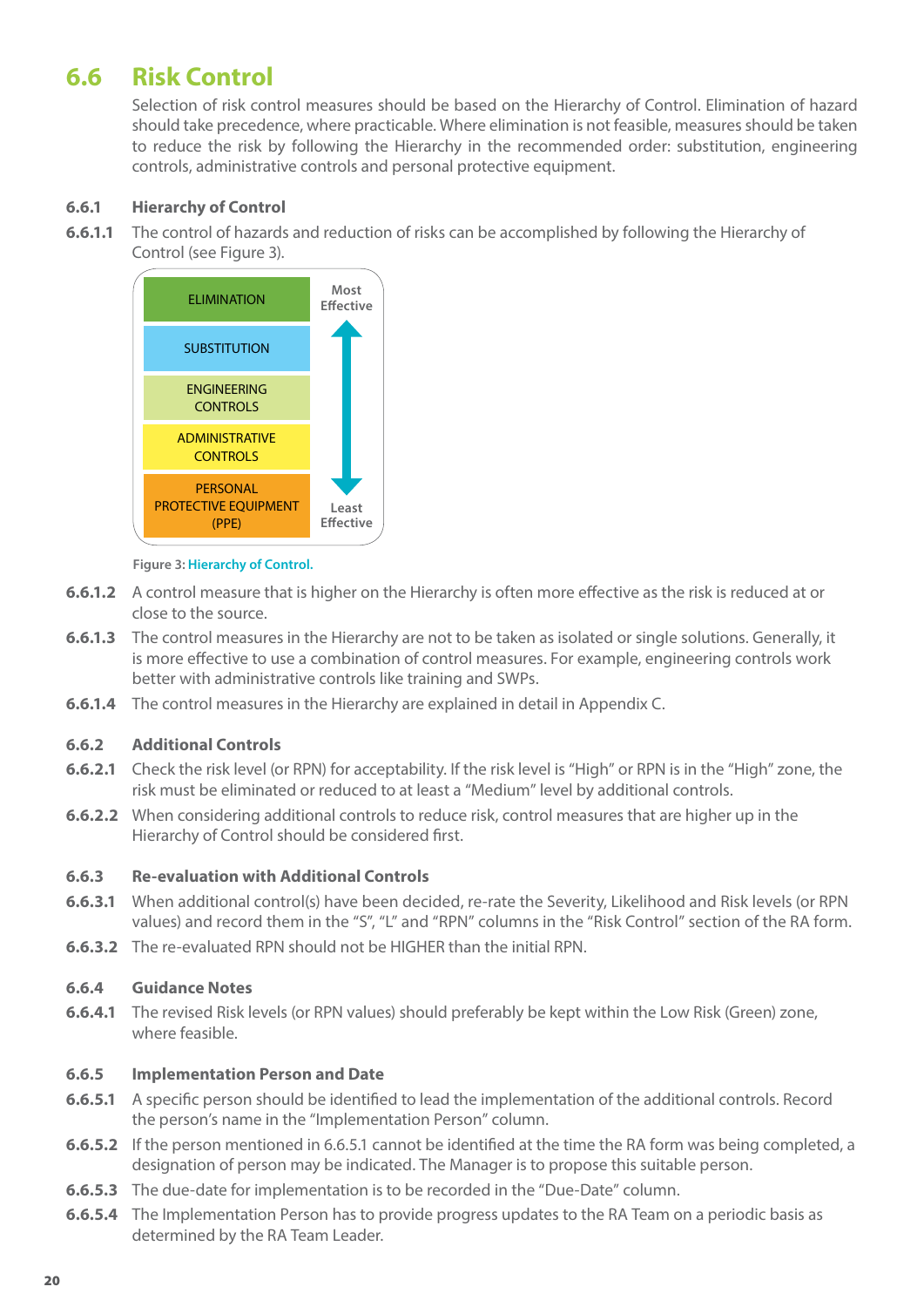# **7. Implementation**

## **7.1 Risk Assessment Approval**

**7.1.1** Completed RA forms must be approved by the Manager of the area, function or activity where the risk is being assessed.

## **7.2 Implementation Actions**

- **7.2.1** As far as is practicable, the Employer or Manager has to implement the recommended risk control measures as soon as possible.
- **7.2.2** The Employer or Manager must ensure that an action plan is prepared to implement the measures. The plan should include a timeline for implementation and the names of the persons responsible for implementing the safety and health control measures.
- **7.2.3** The Employer or Manager must ensure that the plan is monitored regularly until all the measures are implemented.
- **7.2.4** The Employer or Manager must ensure that all persons exposed to the risks are informed of:
	- • the nature of risks; and
	- • any measures or SWP implemented.
- **7.2.5** The Employer or Manager must ensure that regular inspections and process audits are carried out to make sure that risk control measures have been implemented and are functioning effectively.
- **7.2.6** After the implementation of additional controls, the "Existing Controls" and "Additional Controls" columns of the RA form have to be updated (see Appendix E for information on how to update the RA form).

## **7.3 Records**

- **7.3.1** The Manager shall assist the Employer to ensure that the RA records, including but not limited to the RA forms and control measure records, are kept for at least three years.
- **7.3.2** The Manager shall assist the Employer to ensure that the Risk Register is readily available for review by designated persons at the workplace and regulatory agencies.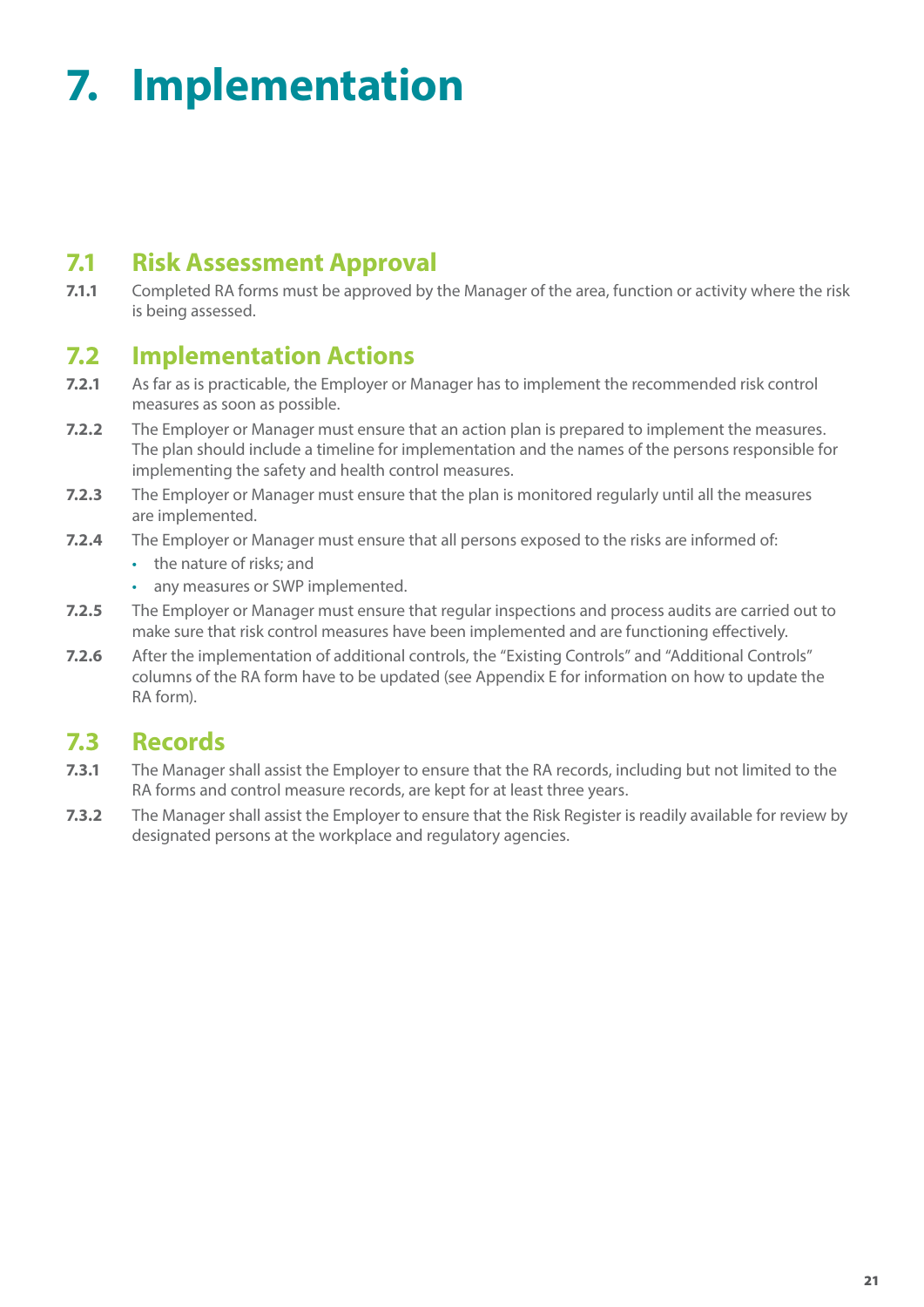# **8. Communication**

- 8.1 Communication and consultation with external and internal stakeholders, including all functions and levels within the organisation, should take place during all stages of the RM process.
- **8.2** All persons at the workplace should be informed of the risks they face and the control measures available to manage those risks.
- **8.3** Communication can take various forms (such as meetings, staff dialogues, trainings, notice boards and various electronic means) for different groups within the organisation.
- **8.4** Effective communication and consultation involve two-way dialogues between stakeholders.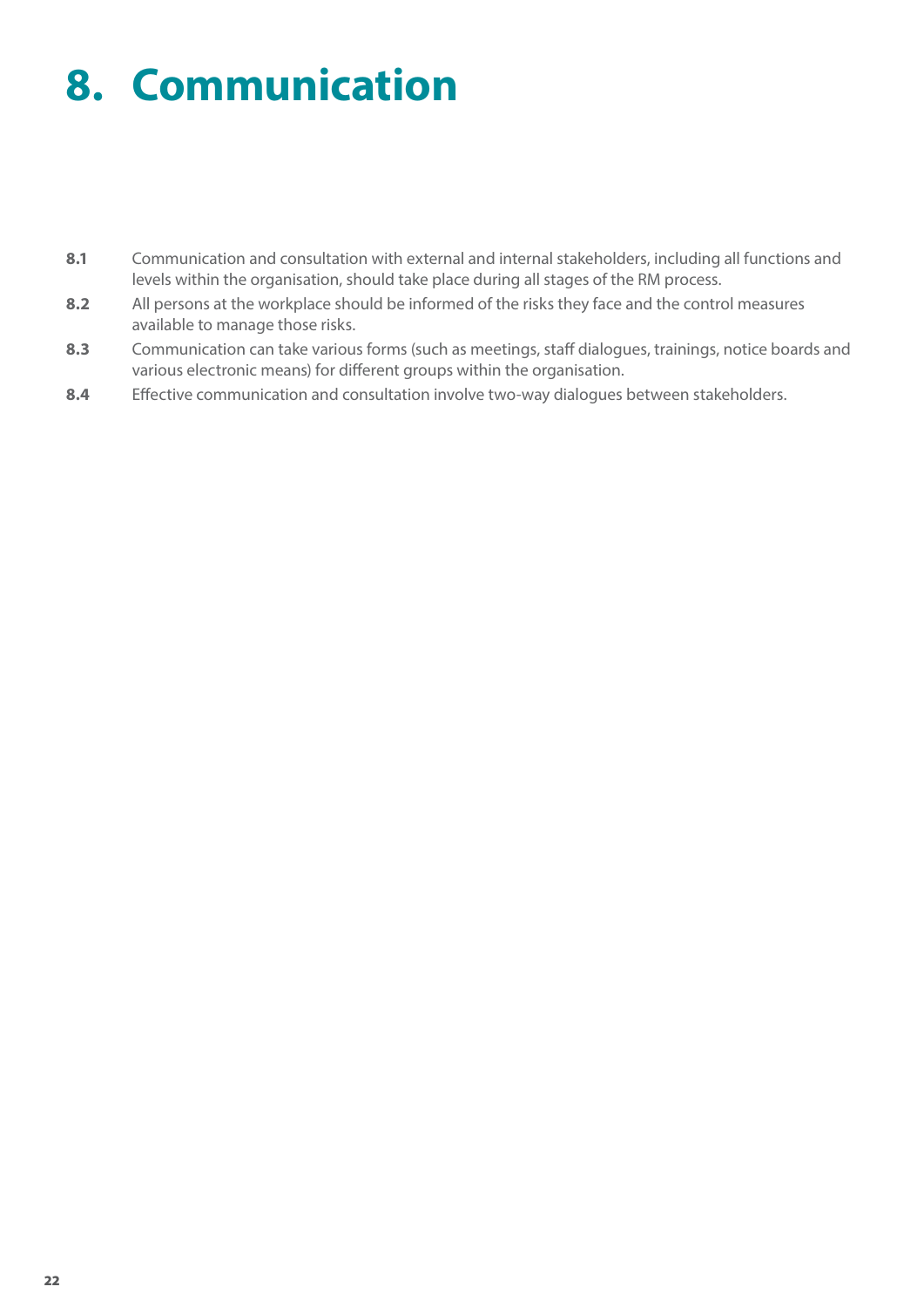# **9. List of References**

- 1. AS/NZS 4360:2004, Risk Management (Standards Australia)
- 2. BS 31100:2008, Risk Management Code of Practice (BSI)
- 3. Identifying Hazards in the Workplace A Guide for Hazards in the Workplace (Australia Comcare)
- 4. ISO 31000: 2009 Risk Management Principles and guidelines
- 5. ISO/IEC Guide 73:2009, Risk Management Vocabulary
- 6. Workplace Safety and Health Act
- 7. Workplace Safety and Health (Risk Management) Regulations
- 8. Singapore Standards SS506 series on Occupational safety and health (OSH) management systems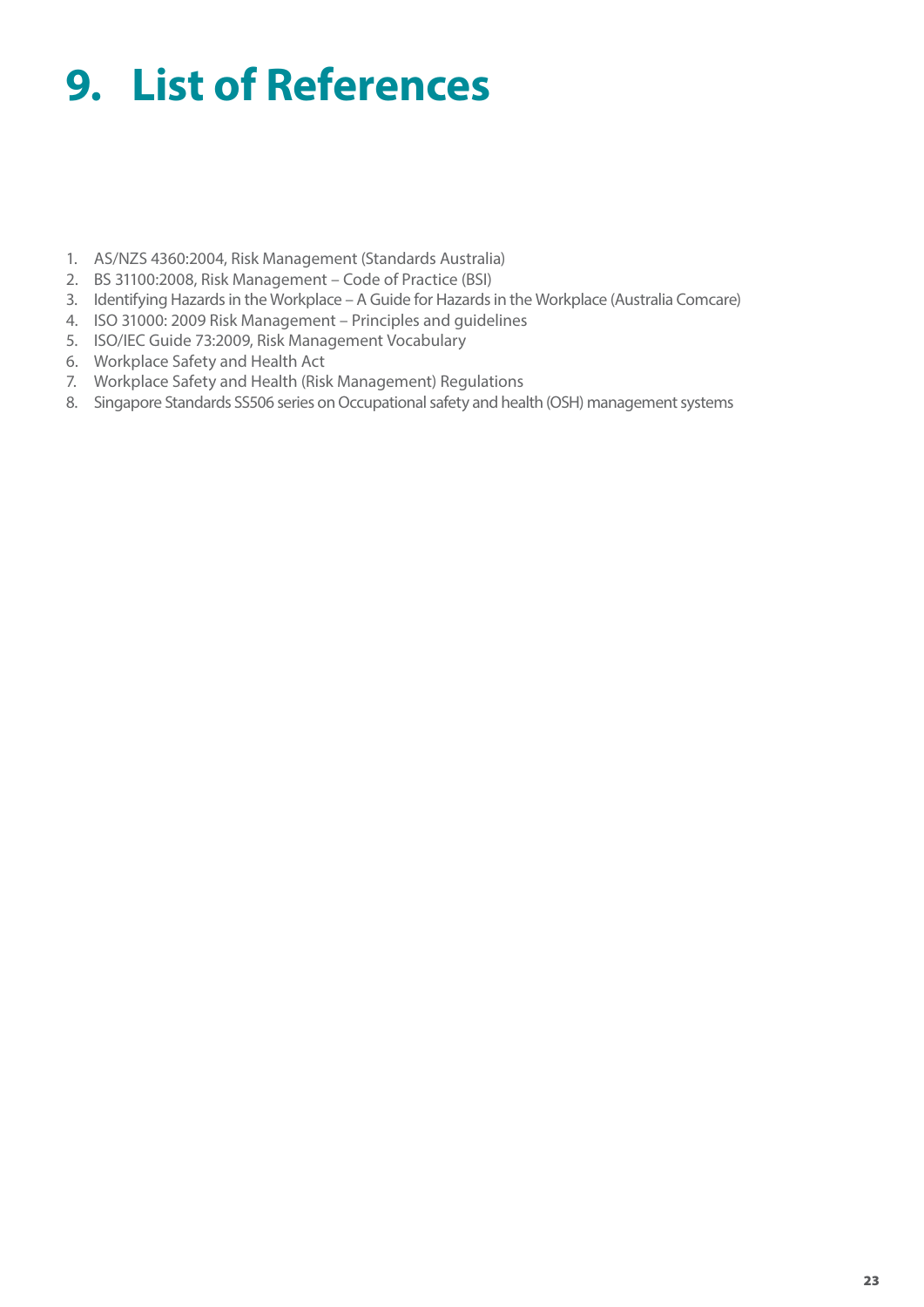## **Appendix A: Inventory of Work Activities Form**

|                         |          | <b>Department, Activity or Trade Assessed</b> |                      | Date    |
|-------------------------|----------|-----------------------------------------------|----------------------|---------|
| Ref                     | Location | Process                                       | <b>Work Activity</b> | Remarks |
| $\,1\,$                 |          |                                               |                      |         |
| $\mathbf{2}$            |          |                                               |                      |         |
| $\overline{\mathbf{3}}$ |          |                                               |                      |         |
| $\sqrt{4}$              |          |                                               |                      |         |
| $\sqrt{5}$              |          |                                               |                      |         |
| $\,$ 6 $\,$             |          |                                               |                      |         |
| $\overline{7}$          |          |                                               |                      |         |
| $\,$ 8 $\,$             |          |                                               |                      |         |
| $\mathsf g$             |          |                                               |                      |         |
| $10\,$                  |          |                                               |                      |         |
| $11\,$                  |          |                                               |                      |         |
| $12\,$                  |          |                                               |                      |         |

**Note:**

1. Complete this form before filling in the Risk Assessment Form. Page and Page and Page(s)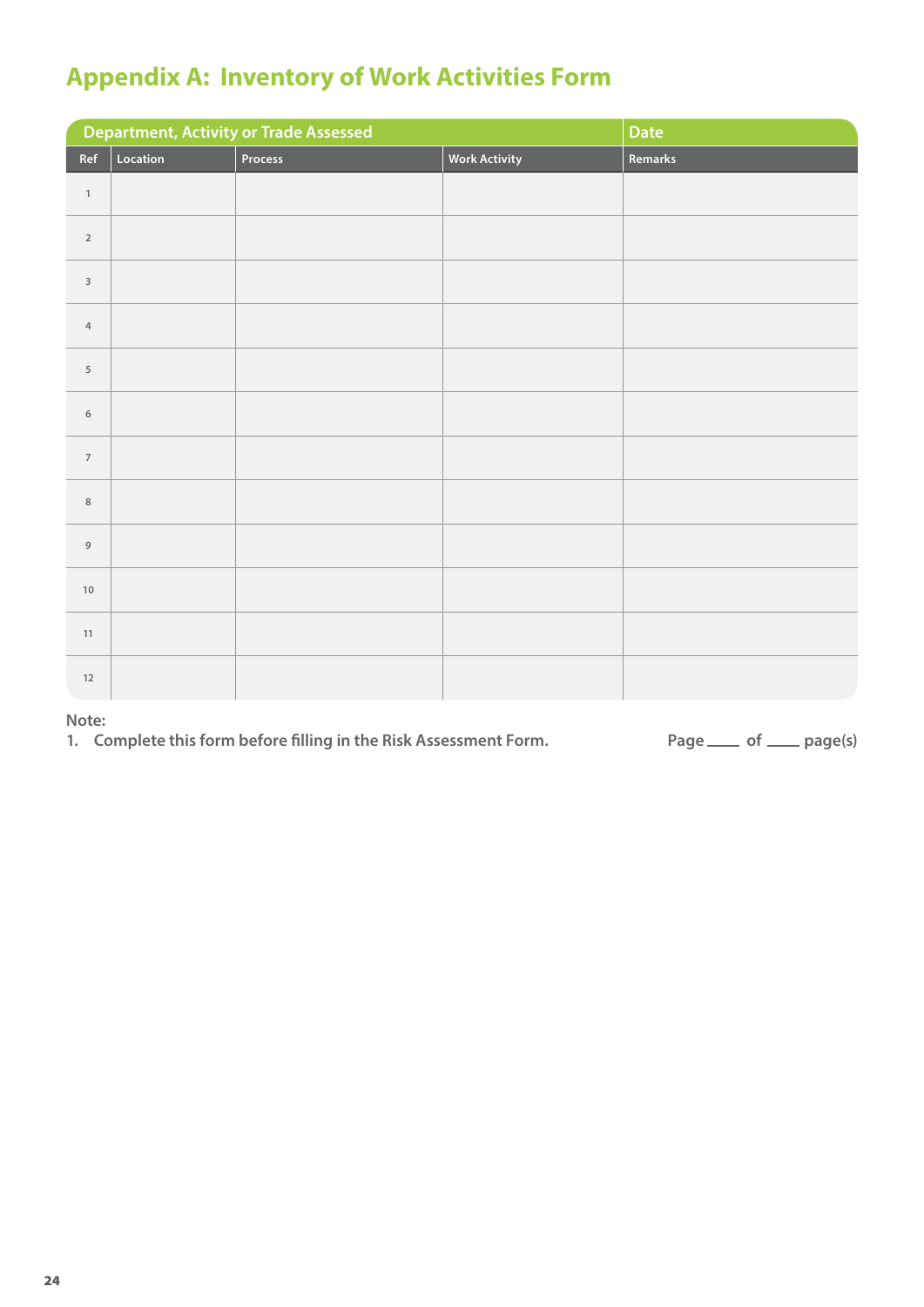## **Appendix B: Risk Assessment Form**

|                          |                    |                       |                                   |                        |         | RA Leader:               |                     |                        |              |                          |            |                     |          | Reference Number    |  |
|--------------------------|--------------------|-----------------------|-----------------------------------|------------------------|---------|--------------------------|---------------------|------------------------|--------------|--------------------------|------------|---------------------|----------|---------------------|--|
|                          | Department:        |                       |                                   |                        |         |                          |                     |                        |              |                          |            | Approved by:        |          |                     |  |
|                          | Process:           |                       |                                   |                        |         |                          | RA Member 1:        |                        |              |                          |            | Signature:          |          |                     |  |
|                          | Activity/Location: |                       |                                   |                        |         |                          | RA Member 2:        |                        |              |                          |            |                     |          |                     |  |
|                          | Assessment Date:   |                       |                                   |                        |         |                          | RA Member 3:        |                        |              |                          |            | Name:               |          |                     |  |
|                          | Last review Date:  |                       |                                   |                        |         |                          | RA Member 4:        |                        |              |                          |            | Designation:        |          |                     |  |
|                          | Next review Date:  |                       |                                   |                        |         |                          | <b>RA</b> Member 5: |                        |              |                          |            | Date:               |          |                     |  |
|                          |                    | Hazard Identification |                                   | <b>Risk Evaluation</b> |         |                          |                     |                        |              |                          |            | <b>Risk Control</b> |          |                     |  |
| Ref                      | Sub-Activity       | Hazard                | III-health<br>Possible<br>Injury/ | Existing Risk          | $\circ$ | $\overline{\phantom{a}}$ | RPN                 | Additional<br>Controls | $\mathbf{v}$ | $\overline{\phantom{a}}$ | <b>RPN</b> | Implementation      | Due Date | Remarks             |  |
|                          |                    |                       |                                   |                        |         |                          |                     |                        |              |                          |            |                     |          |                     |  |
| $\sim$                   |                    |                       |                                   |                        |         |                          |                     |                        |              |                          |            |                     |          |                     |  |
| $\sim$                   |                    |                       |                                   |                        |         |                          |                     |                        |              |                          |            |                     |          |                     |  |
| 4                        |                    |                       |                                   |                        |         |                          |                     |                        |              |                          |            |                     |          |                     |  |
| LŊ                       |                    |                       |                                   |                        |         |                          |                     |                        |              |                          |            |                     |          |                     |  |
| $\circ$                  |                    |                       |                                   |                        |         |                          |                     |                        |              |                          |            |                     |          |                     |  |
| $\overline{\phantom{a}}$ |                    |                       |                                   |                        |         |                          |                     |                        |              |                          |            |                     |          |                     |  |
| $\infty$                 |                    |                       |                                   |                        |         |                          |                     |                        |              |                          |            |                     |          |                     |  |
| $\circ$                  |                    |                       |                                   |                        |         |                          |                     |                        |              |                          |            |                     |          |                     |  |
| $\frac{1}{2}$            |                    |                       |                                   |                        |         |                          |                     |                        |              |                          |            |                     |          |                     |  |
| Notes:                   |                    |                       |                                   |                        |         |                          |                     |                        |              |                          |            |                     | Page     | page(s)<br>$\sigma$ |  |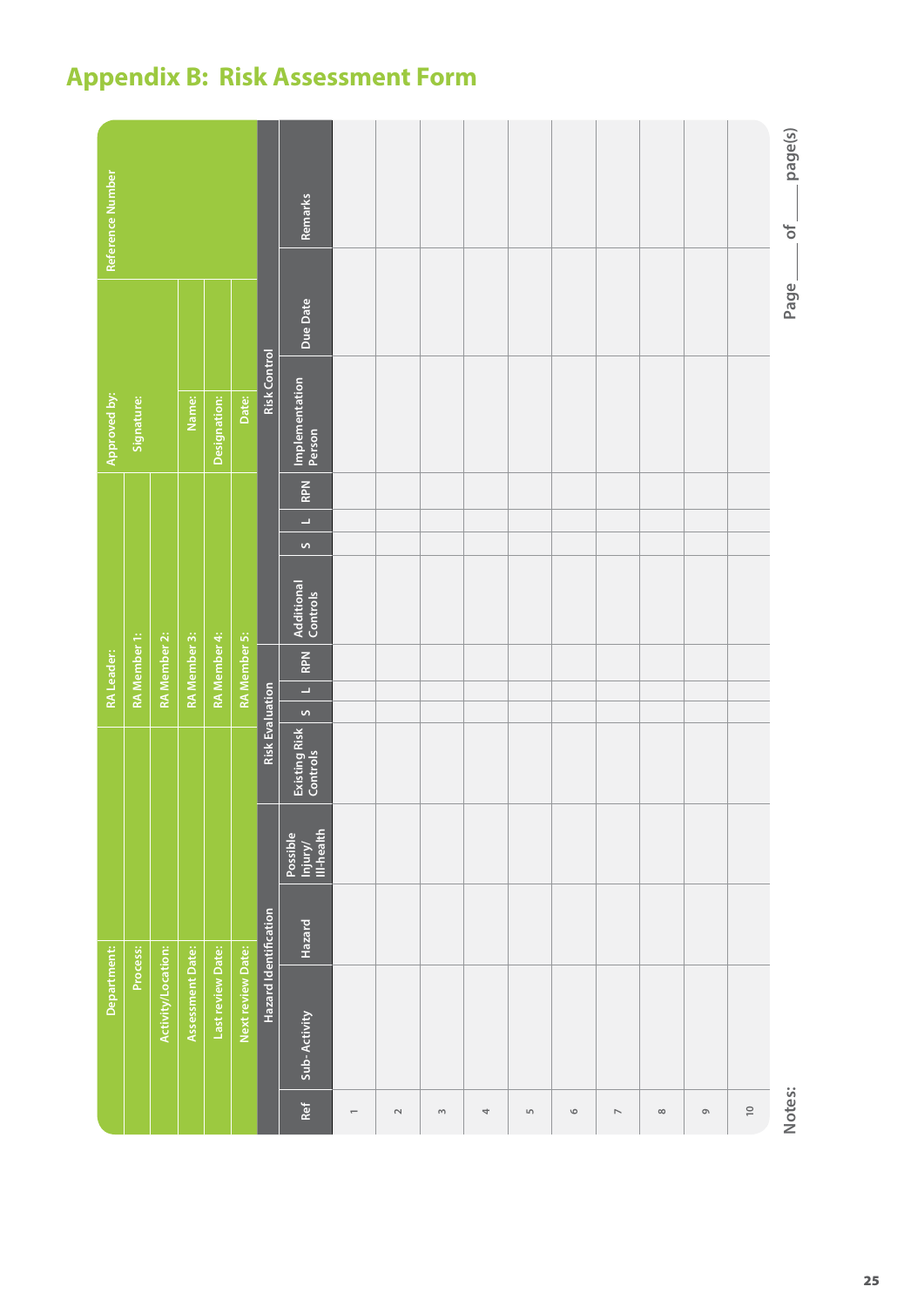## **Appendix C: Hierarchy of Control**

#### **Elimination**

Elimination of risk refers to the total removal of the worker's exposure to the hazards, effectively making all identified possible accidents, incidents and ill-health impossible. This is a permanent solution and should be attempted first as recommended in the hierarchy. Once the risk is eliminated, the item does not appear in subsequent RA forms. For example, sharp edges can be eliminated in a store or work area.

#### **Substitution**

This involves substituting a process or product with a less hazardous process or product to mitigate the risk, for example, using water-based paint instead of solvent-based paint.

#### **Engineering Controls**

Engineering controls are physical means that reduce the likelihood of occurrence or severity of consequence of the mishap. These include structural changes to the work environment or work processes, erecting a barrier to interrupt the accident transmission path between worker and hazard (for example, machine guards, confined space ventilation).

#### **Administrative Controls**

These eliminate or reduce exposure to a hazard by adherence to procedures or instructions. Documentation should emphasise all the steps to be taken and controls to be used to carry out the activity safely. For example, permit-to-work systems, scheduling of incompatible works, SWPs (see Appendix E for additional notes on SWP).

#### **Personal Protective Equipment**

This should be used only as a last resort, after all other control measures have been considered, or as a short term contingency during emergency, maintenance and repair, or as an additional protective measure against residual risks. The success of this control depends critically on the protective equipment being chosen and fitted correctly, worn at all times and maintained properly.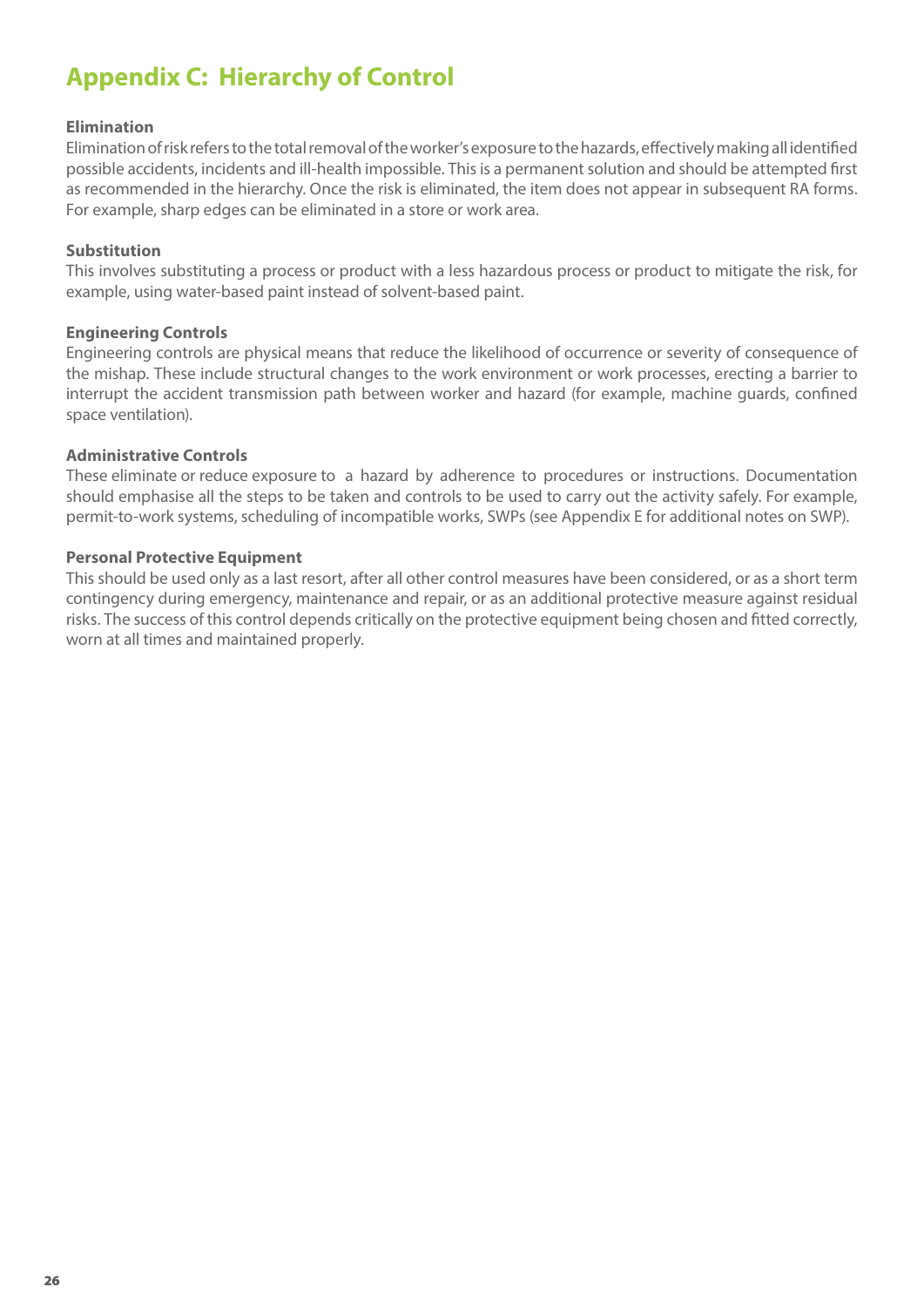## **Appendix D: Risk Register and Cover Sheet**

This Appendix provides examples of:

- 1. Risk Register; and
- 2. Risk Register Cover Sheet.

### **1. Risk Register**

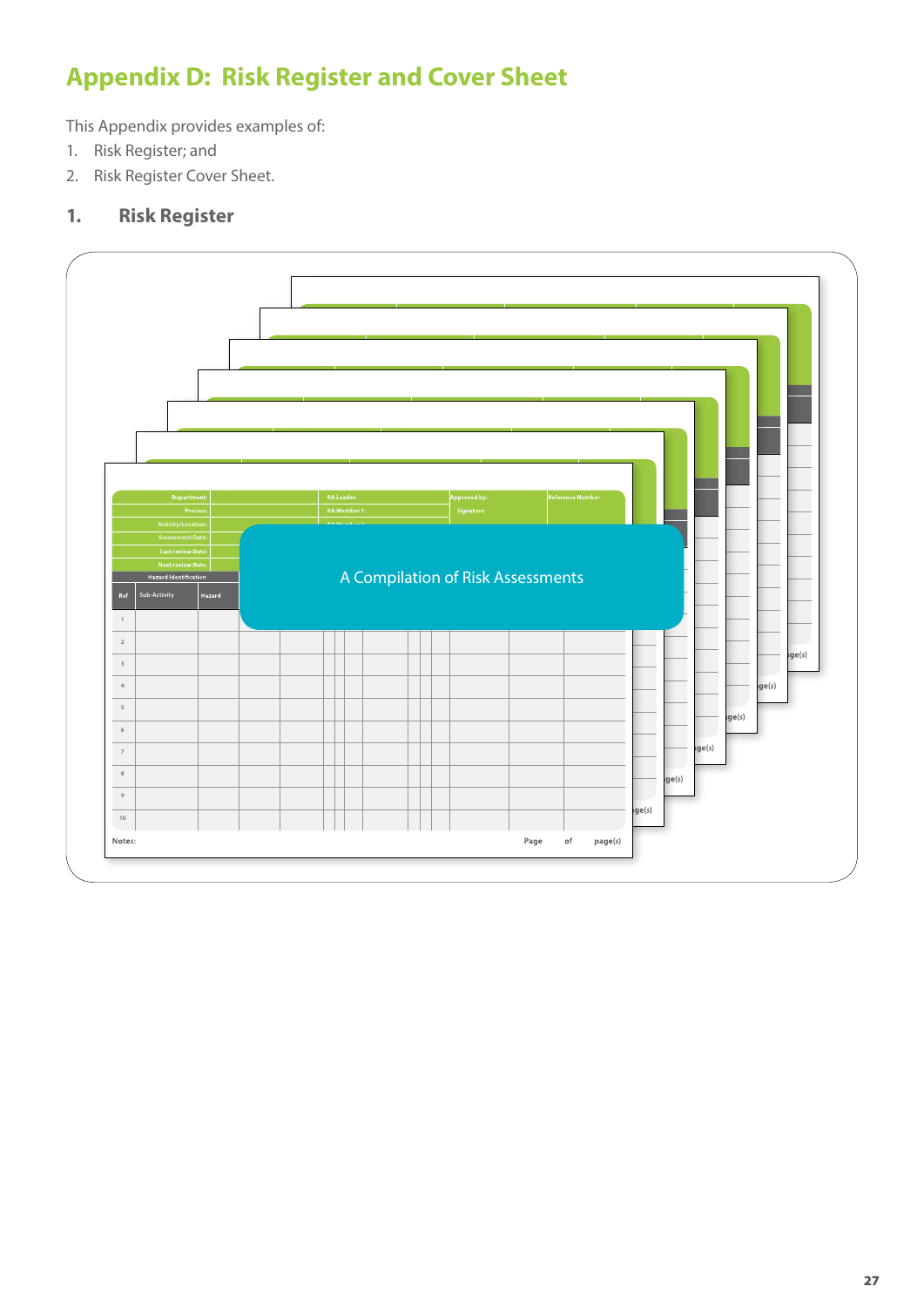### **2. Risk Register Cover Sheet**

A Risk Register Cover Sheet provides a convenient way to list all the RAs in the Risk Register.

| <b>Workplace Name</b>    |            |                                      |                        |                            |                                     |         |
|--------------------------|------------|--------------------------------------|------------------------|----------------------------|-------------------------------------|---------|
| RA Ref <br>No.           | Department | <b>Process/Activity/</b><br>Location | RA<br>Approval<br>Date | <b>Next Review</b><br>Date | <b>RA Leader and</b><br>Designation | Remarks |
| $\,1\,$                  |            |                                      |                        |                            |                                     |         |
| $\mathbf 2$              |            |                                      |                        |                            |                                     |         |
| $\overline{\mathbf{3}}$  |            |                                      |                        |                            |                                     |         |
| $\overline{4}$           |            |                                      |                        |                            |                                     |         |
| $\sqrt{5}$               |            |                                      |                        |                            |                                     |         |
| $\,$ 6 $\,$              |            |                                      |                        |                            |                                     |         |
| $\overline{\phantom{a}}$ |            |                                      |                        |                            |                                     |         |
| $\,$ 8 $\,$              |            |                                      |                        |                            |                                     |         |
| $\mathsf g$              |            |                                      |                        |                            |                                     |         |
| $10$                     |            |                                      |                        |                            |                                     |         |
| $11\,$                   |            |                                      |                        |                            |                                     |         |
| 12                       |            |                                      |                        |                            |                                     |         |
| $13\,$                   |            |                                      |                        |                            |                                     |         |
| $14\,$                   |            |                                      |                        |                            |                                     |         |

**Notes: Page of page(s)**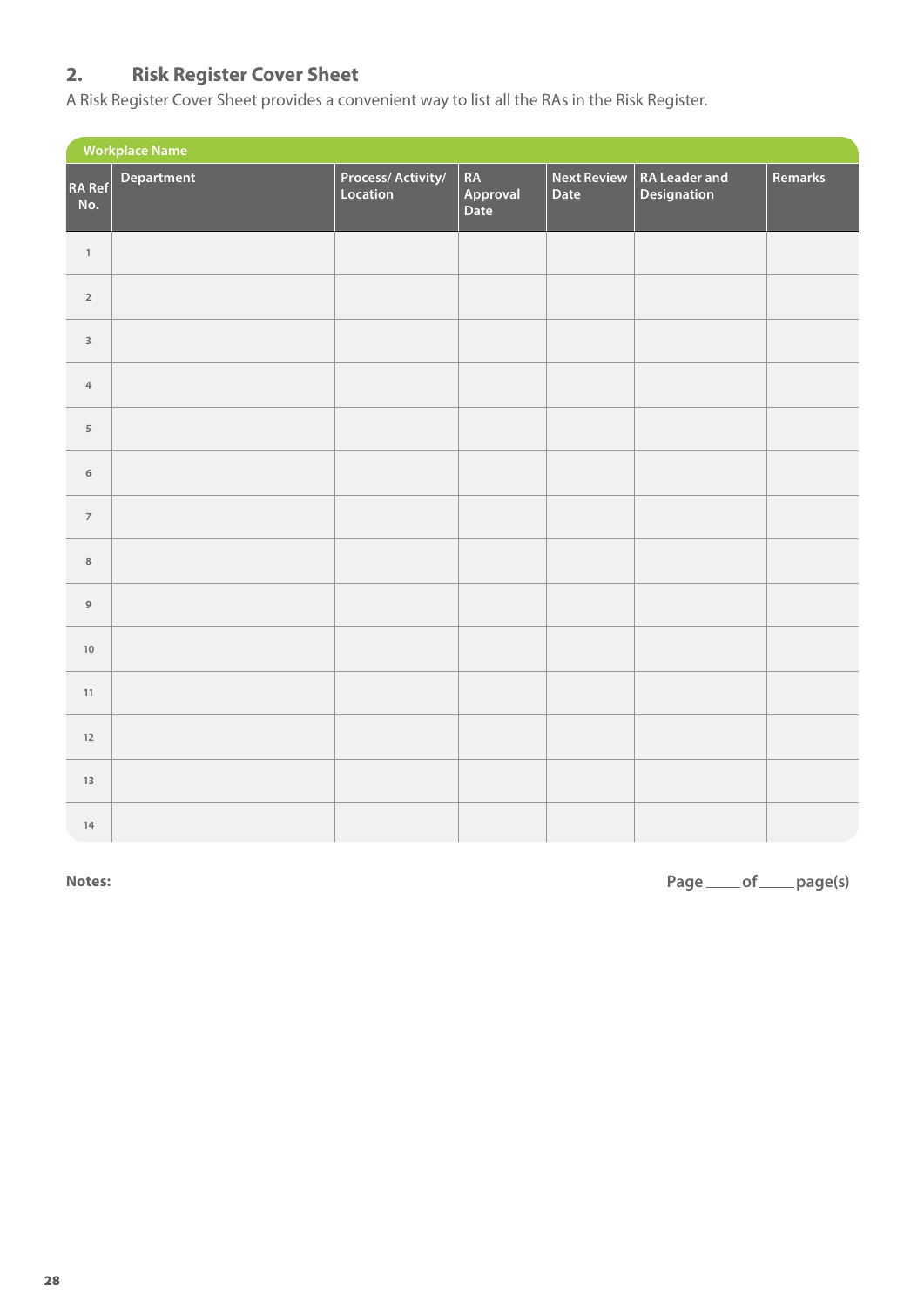## **Appendix E: Additional Notes**

### **Safe Work Procedures**

Arising from the RA, SWPs should be established and implemented for work which may pose safety and health risks. The SWPs should include safety precautions to be taken in the course of work and during emergencies, as well as responsibilities of persons involved and provision of PPE. The implementation of the SWPs should be monitored regularly, and the SWPs reviewed periodically to ensure their currency.

### **Residual Risks**

Residual risks are the remaining risks after implementation of risk controls. The RA team should ensure that residual risks are acceptable and manageable; and highlight the residual risks of each of the controls.

For example, if the risk control involves the use of safety harnesses and lanyards (a type of PPE), one of the residual risks is that the workers may not anchor the lanyards or check the fall clearance to protect themselves. In this case, the RA Team may highlight pre-job safety briefing (administrative control) as a further measure to ensure that residual risks are further minimised.

Once all the risk controls are selected and their residual risks highlighted, the RA Team needs to identify the action officers and follow-up dates. In this way, the specific action officers to implement the controls can be clearly identified, and the follow-up dates will help to ensure timeliness for implementation.

### **Updating the RA Form after Implementation**

After implementation, additional controls would have become existing controls. To update the RA form, the RA Team is to reconcile the controls by updating the Existing Controls column and deleting the controls under Additional Controls. The following are to be considered when reconciling Existing Controls with Additional Controls:

a. ADD Additional Control measures in the Existing Controls column if they are new controls. For example,

| i. Existing Control                                                    | Noise Enclosure                                                        |
|------------------------------------------------------------------------|------------------------------------------------------------------------|
| ii. Additional Control                                                 | Earplugs as an ADDITIONAL layer of protection                          |
| iii. Record reconciliation under the<br><b>Existing Control column</b> | a. Keep "Noise Enclosure"<br>b. Add "Earplugs" under Existing Controls |
| iv. Record reconciliation under the<br>Additional Control column       | Delete "Earplugs"                                                      |

#### OR

REPLACE Existing Control measures with new measures as appropriate. For example,

| i. Existing Control                                                                                                  | Earplugs                                   |  |
|----------------------------------------------------------------------------------------------------------------------|--------------------------------------------|--|
| ii. Additional Control                                                                                               | Ear muffs                                  |  |
| iii. Since the RA Team had decided that<br>the use of ear muffs is adequate and<br>will replace the use of ear plugs |                                            |  |
| 1. Record reconciliation under the<br><b>Existing Controls column</b>                                                | a. Add "Ear muffs"<br>b. Delete "Earplugs" |  |
| 2. Record reconciliation under the<br><b>Additional Control column</b>                                               | a. Delete "Ear muffs"                      |  |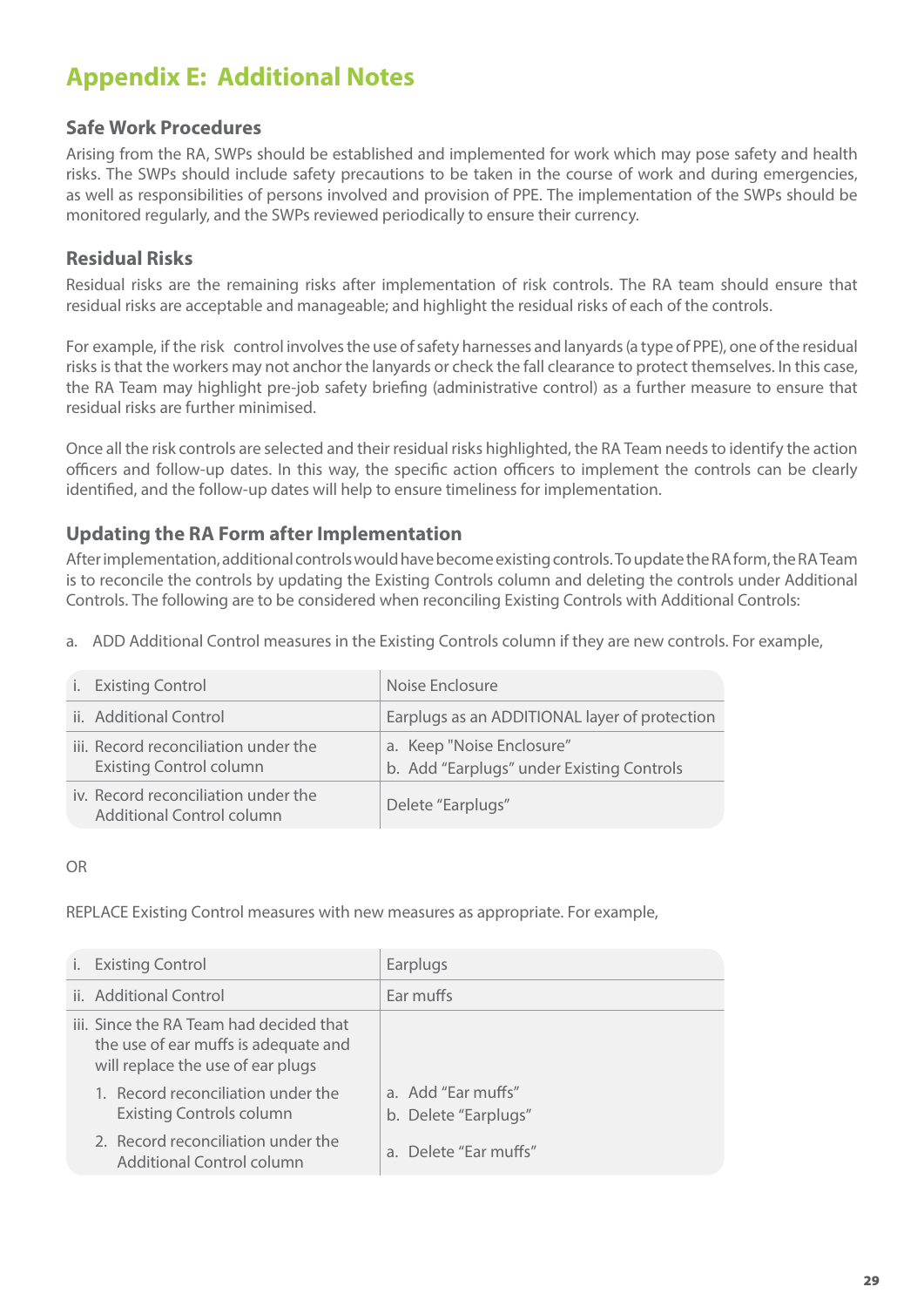## **Appendix F: Risk Factors of Health Hazards**

The table below shows the risk factors which can contribute to the development of ill-health when exposed to certain health hazards. Note: This table of health hazards is not exhaustive.

| <b>Health Hazard</b>                 | <b>Risk Factors</b>                                                                                                                                                                                                                                                                                                                                  |
|--------------------------------------|------------------------------------------------------------------------------------------------------------------------------------------------------------------------------------------------------------------------------------------------------------------------------------------------------------------------------------------------------|
| <b>Noise</b>                         | Exposure level (sound pressure level);<br>Frequency of sound;<br>Duration of exposure; and<br>Frequency of exposure.                                                                                                                                                                                                                                 |
| <b>Chemicals</b>                     | Intrinsic hazard of the chemical (e.g., carcinogenicity, mutagenicity, etc);<br>Physical and chemical properties;<br>Scale and frequency of use;<br>Routes of exposure;<br>Exposure concentration;<br>Exposure duration; and<br>Frequency of exposure.                                                                                               |
| <b>Biological agents</b>             | Intrinsic hazard of microorganism (pathogenicity);<br>Virulence;<br>Host range;<br>Viability of microorganism;<br>Amount of microorganisms present at point of exposure;<br>Mode of transmission; and<br>Routes of infection.                                                                                                                        |
| <b>Ergonomics-related</b><br>factors | Weight of load or force;<br>Repetition or frequency of motion;<br>Posture (static, awkward, etc);<br>Direct pressure on body parts or contact stress;<br>Vibration; and<br>Temperature of the environment.                                                                                                                                           |
| <b>Heat</b>                          | Temperature;<br>Humidity;<br>Amount of direct sun exposure or radiant heat;<br>Intensity of physical work;<br>Physical exhaustion;<br>Type of clothing;<br>Un-acclimatised person or duration of acclimatisation; and<br>Susceptible individuals (cardiovascular disease, impaired renal function,<br>obesity, alcohol and drug abuse, dehydration). |